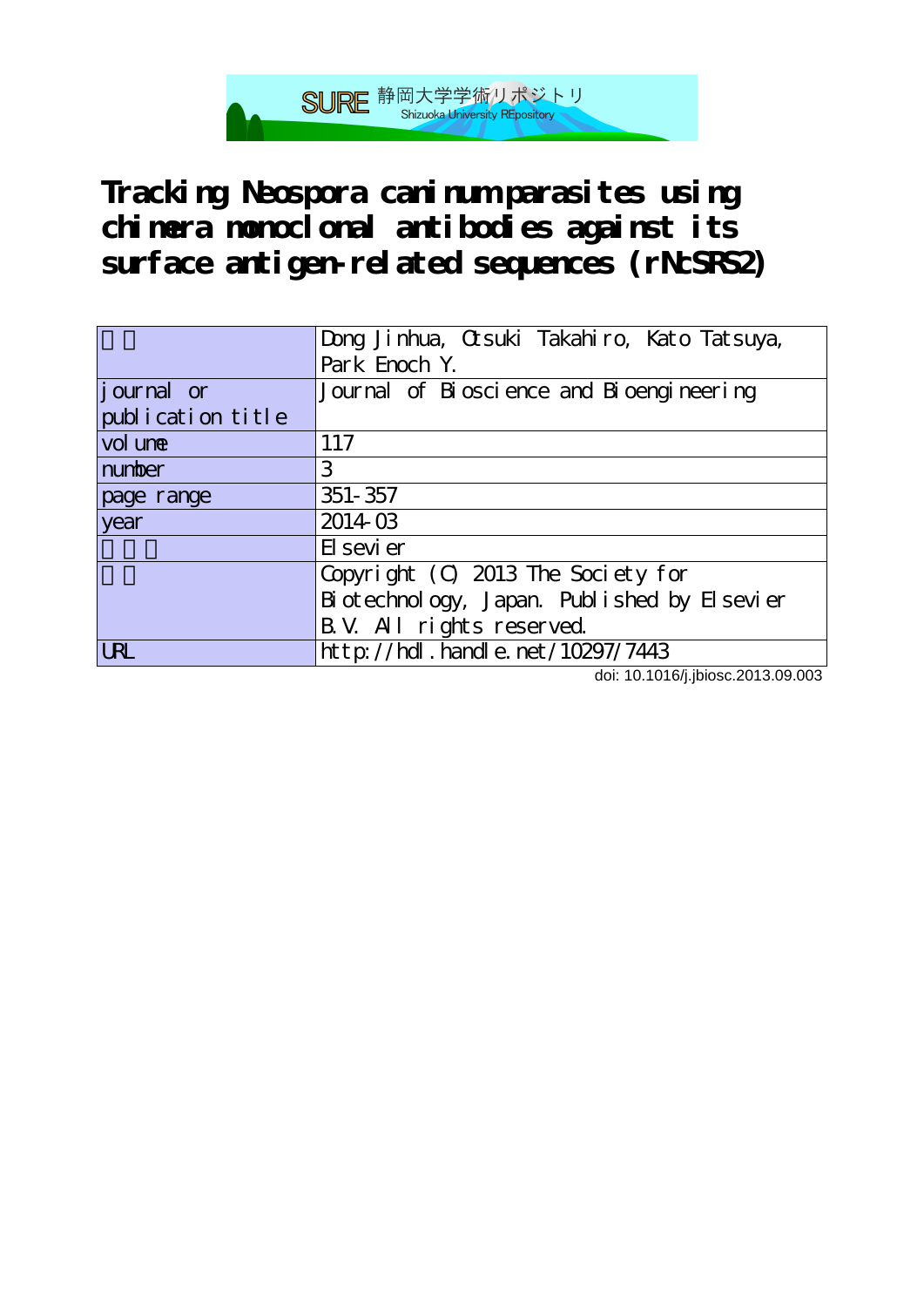| $\mathbf{1}$     | <b>Tracking Neospora caninum Parasites Using Chimera</b>                                                               |
|------------------|------------------------------------------------------------------------------------------------------------------------|
| $\overline{2}$   | <b>Monoclonal Antibodies against its Surface Antigen-related</b>                                                       |
| $\,3$            | Sequences (rNcSRS2)                                                                                                    |
| $\overline{4}$   |                                                                                                                        |
| $\overline{5}$   | Jinhua Dong, <sup>1</sup> Takahiro Otsuki, <sup>2</sup> Tatsuya Kato, <sup>1,2</sup> and Enoch Y. Park <sup>1,2*</sup> |
| $\,6$            | Laboratory of Biotechnology, Research Institute of Green Science and Technology, <sup>1</sup>                          |
| 7                | Shizuoka University, 836 Ohya, Shizuoka 422-8529, Japan                                                                |
| $8\,$            | Laboratory of Biotechnology, Department of Applied Biological Chemistry, Faculty of                                    |
| $\boldsymbol{9}$ | Agriculture, <sup>2</sup> Shizuoka University, 836 Ohya, Shizuoka 422-8529, Japan                                      |
| 10               |                                                                                                                        |
| 11               |                                                                                                                        |
| 12               | Short running title: Tracking Parasites Using Chimera Monoclonal Antibodies                                            |
| 13               |                                                                                                                        |

-

<sup>\*</sup> Corresponding author. Tel.: +81 54 2384887

*E-mail address*: acypark@ipc.shizuoka.ac.jp (Enoch Y. Park)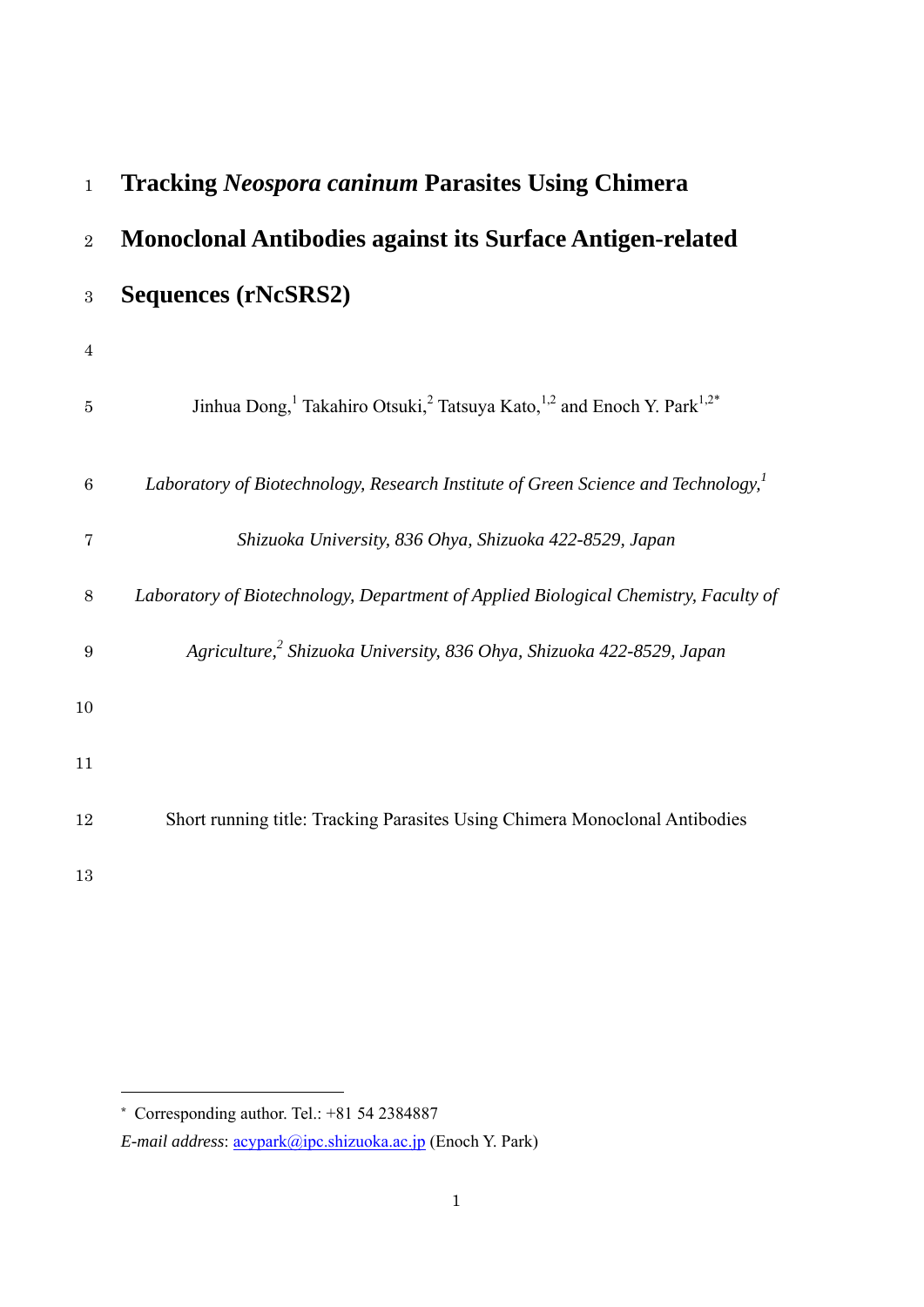# **(ABSTRACT)**

| 15        | Neosporosis, an infectious disease of cattle and dogs, causes an abortion in             |
|-----------|------------------------------------------------------------------------------------------|
| 16        | cattle, which has a major damage on the dairy industry worldwide. Tracking of            |
| 17        | <i>Neospora caninum</i> parasite that is responsible for neosporosis is required for the |
| 18        | prevention of this infectious disease. We developed a chimera monoclonal antibodies      |
| 19        | consist of variable regions of murine antibody and constant regions of human             |
| 20        | antibody against N. caninum. Recombinant surface antigen-related sequence 2              |
| 21        | (rNcSRS2) of N. caninum was expressed in silkworm larvae, and immunized in mice          |
| $\bf{22}$ | to obtain phage displaying antibody library. Through three rounds of selection,          |
| 23        | three antibodies, A6, E1 and H3, were isolated and bound to rNcSRS2 with                 |
| $\bf 24$  | nanomolar to micromolar affinity. In immunofluorescent staining assays, A6 and E1        |
| 25        | bound to N. caninum strain Nc-Liv, demonstrating a successful tracking of the            |
| 26        | parasite. H3 clone bound to rNcSRS2 but not to a truncated protein without               |
| 27        | glycosylphosphatidylinositol (GPI) anchor domain in the carboxyl terminal. Amino         |
| 28        | acid sequences of A6 and E1 were similar, but that of H3 differed in the CDR-H1          |
| 29        | region, which might be the reason of their difference of affinity. These antibodies are  |
| $30\,$    | thought to be useful for prevention of cattle from neosporosis.                          |
| 31        | Keywords: neosporosis, parasite, antibody, phage display, immunofluorescent staining     |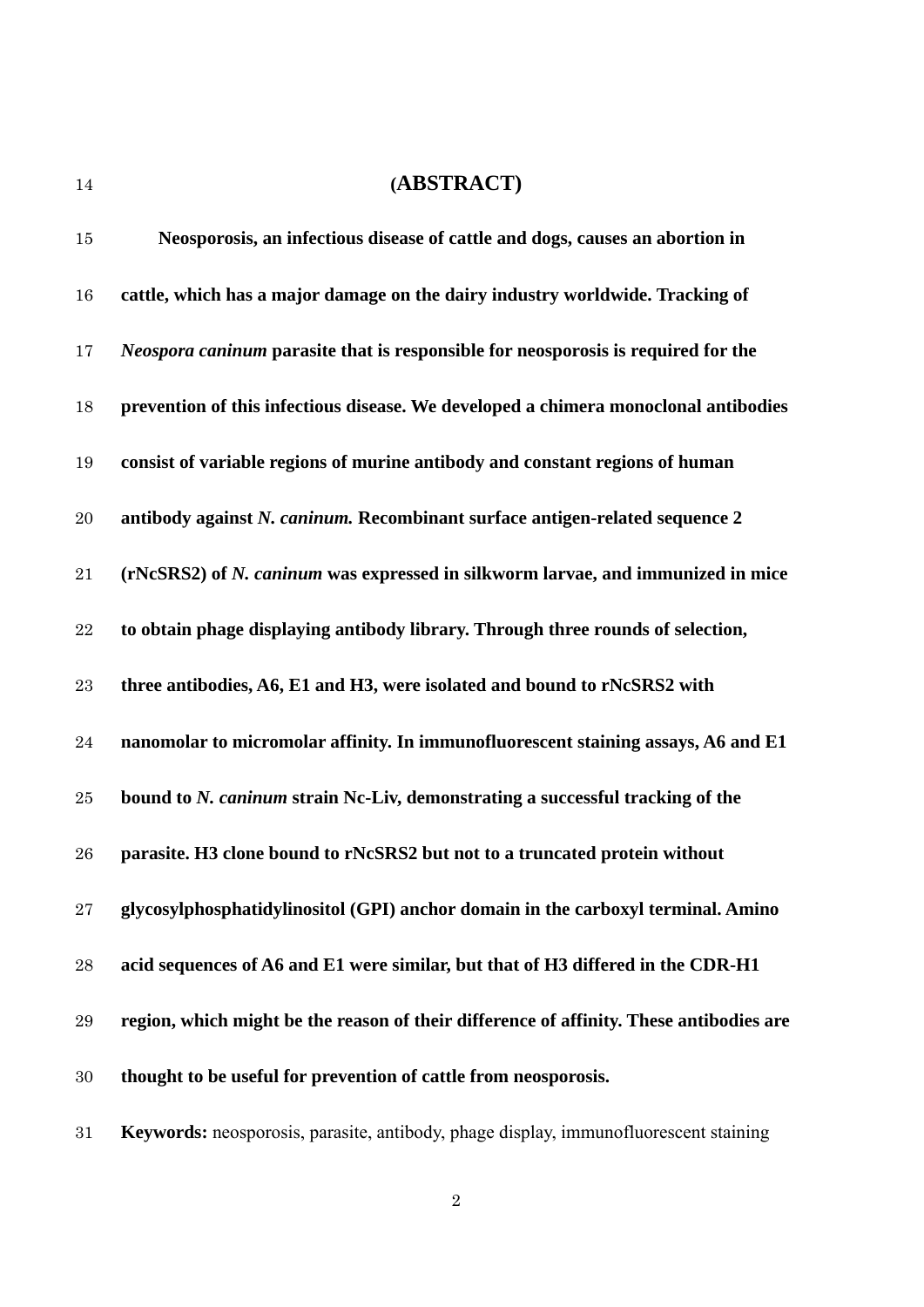# **(INTRODUCTION)**

| 33     | Neosporosis is a coccidian disease caused by <i>Neospora caninum</i> in a variety of                |
|--------|-----------------------------------------------------------------------------------------------------|
| 34     | animals such as cattle, horses, deer, dogs, and so on (1), induces an abortion in cattle,           |
| $35\,$ | which is the reason for the huge economic damage on the dairy industry in many                      |
| 36     | countries $(2, 3)$ . The major mode of transfection of N. <i>caninum</i> is transplacental parasite |
| 37     | transmission that infects in the herd over successive generations $(4, 5)$ , but horizontal         |
| 38     | transmission between cattle was not observed. There are three infectious stages in the life         |
| 39     | cycle of N. caninum: tachyzoite, tissue cysts, and oocysts. Tachyzoites and tissue cysts            |
| 40     | are the stages found in the intermediate hosts and they occur intracellularly $(6)$ ; the           |
| 41     | unsporulated oocysts are found in domestic dogs, which are the only known definitive                |
| 42     | host for <i>N. caninum</i> (7).                                                                     |
| 43     | Like other coccidian parasites, tachyzoites of N. caninum also contain the                          |
| 44     | characteristic organelles such as dense granules, rhoptries, and micronemes. Those                  |
| 45     | organelles produce important proteins that play important roles in infection of host cells          |
| 46     | (8). On the other hand, proteins located on the surfaces are considered to play very                |
| 47     | important roles in the infection process. They may induce the interaction with the host             |
| 48     | cell and subsequently help the parasites adhere to and invade the host cell. Surface                |
| 49     | antigen 1(NcSAG1) of N. caninum is the immunodominant surface antigen of tachyzoites,               |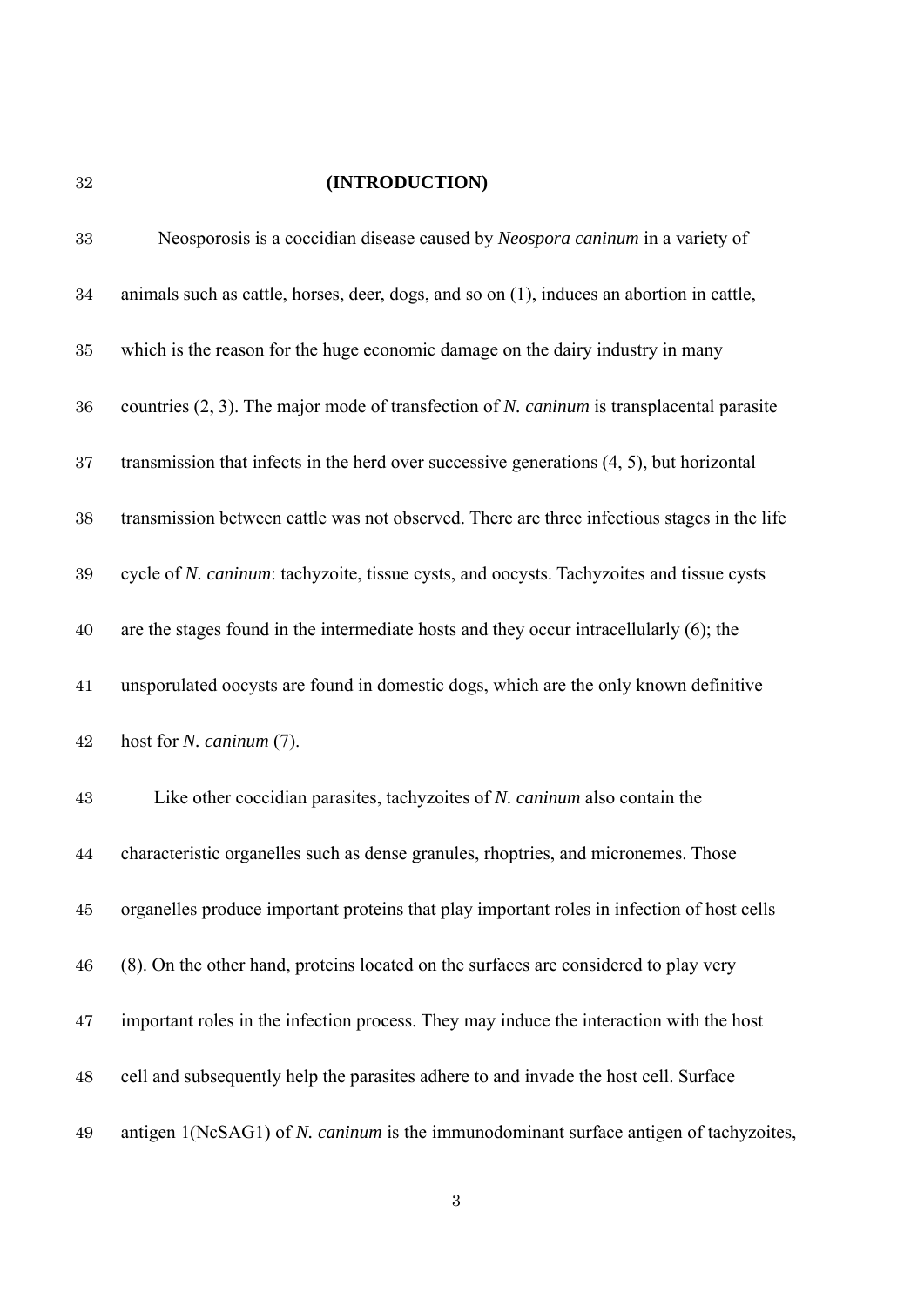| $50\,$ | which is involved in the attachment of the parasite to host cells $(9, 10)$ . There are also |
|--------|----------------------------------------------------------------------------------------------|
| 51     | many surface proteins structurally related to NcSAG1, which are designated                   |
| $52\,$ | NcSAG1-related sequences (NcSRSes). NcSRS2, with a molecular weight of 37 kDa,               |
| 53     | elicit strong antibody response in infected animals and is an attractive candidate for       |
| $54\,$ | diagnosis and vaccine antigen (10). In vitro studies have shown that blocking these          |
| 55     | proteins can limit the parasite's ability to attach to and invade host cells (11-13). In     |
| 56     | addition, in vivo studies also showed that the recombinant NcSRS2 (rNcSRS2) has              |
| 57     | protective effects against encephalitis and transplacental transmission (14).                |
| 58     | So far, we have successfully expressed rNcSRS2 in silkworms (15). Because                    |
| 59     | NcSRS2 was reported to have high antigenicity and plays critical roles in N. caninum         |
| 60     | transmission, we immunized mice in this study with purified proteins and developed three     |
| 61     | chimera monoclonal antibodies consist of variable regions of murine antibody and             |
| 62     | constant regions of human antibody against the parasite by employing phage display           |
| 63     | technology. The binding capacity of antibodies to parasites and the potential in practical   |
| 64     | applications were subsequently investigated.                                                 |

## **MATERIALS AND METHODS**

**Materials** The *Escherichia coli* strains XL10-Gold for cloning and amplification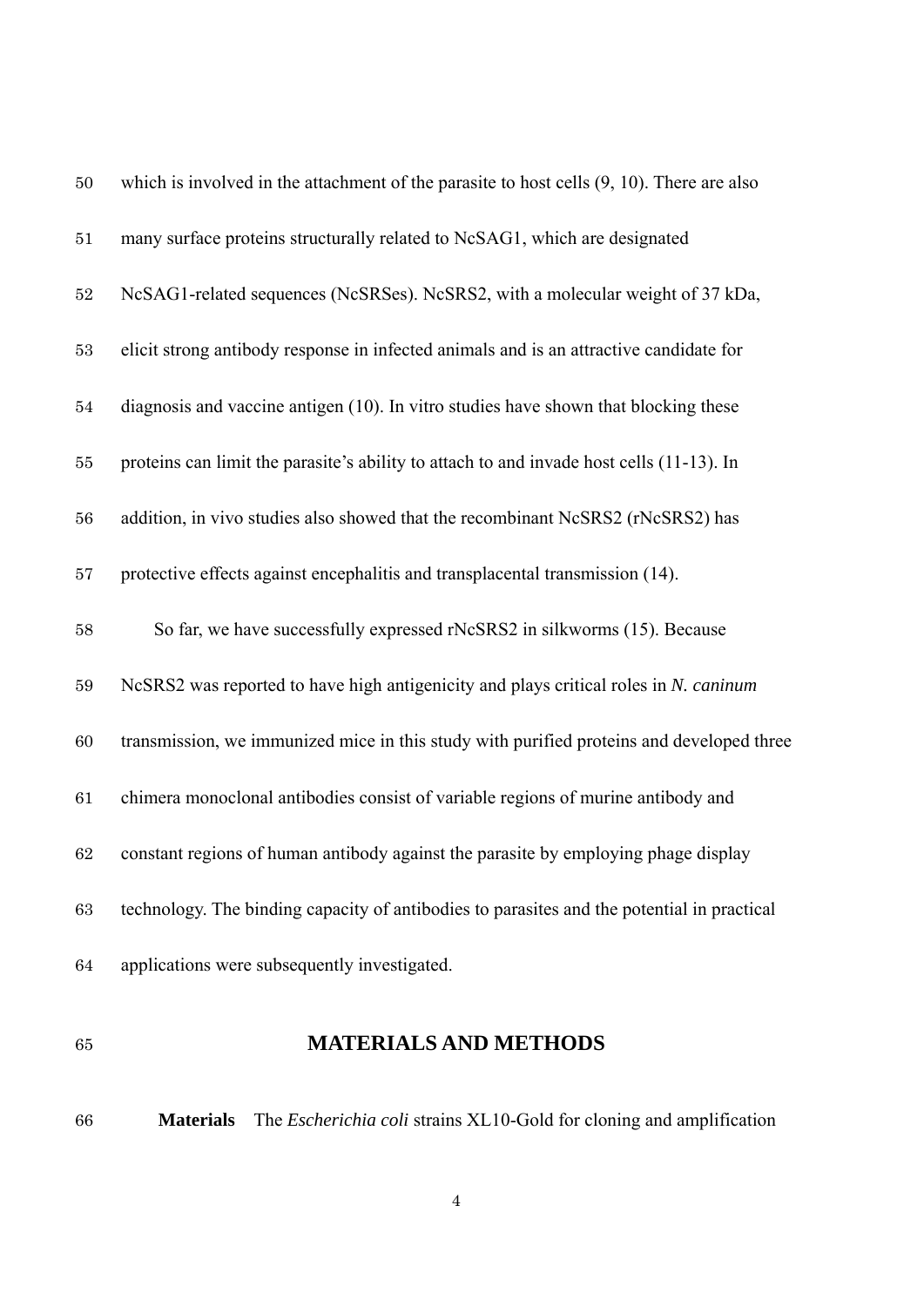| 67 | of phagemid, and TG-1 for displaying antibody on M13 phage were purchased from           |
|----|------------------------------------------------------------------------------------------|
| 68 | Agilent Technologies (La Jolla, CA, USA). Phagemid pDong1/Fab (16), helper phage         |
| 69 | KM13 and non-suppressor E. coli strain HB2151 were provided kindly by Dr. Hiroshi        |
| 70 | Ueda of Chemical Resources Laboratory of Tokyo Institute of Technology. The N.           |
| 71 | caninum Nc-Liv strain (No. 50845) and Vero cell (No. CCL-81) were purchased from         |
| 72 | ATCC (Rockville, MD, USA). Restriction and modification enzymes were purchased           |
| 73 | from Takara-Bio (Shiga, Japan), Toyobo (Osaka, Japan), Roche Diagnostics (Tokyo,         |
| 74 | Japan), or New England Biolabs (Tokyo, Japan). Oligonucleotides were synthesized         |
| 75 | either by Operon (Tokyo, Japan) or Invitrogen (Tokyo, Japan). Other chemicals, reagents, |
| 76 | and antibodies, unless otherwise indicated, were obtained from Sigma-Aldrich (St Louis,  |
| 77 | MO, USA) or Wako Pure Chemical (Osaka, Japan).                                           |
|    |                                                                                          |
| 78 | <b>Immunization of mice with rNcSRS2</b><br>The strategy for developing monoclonal       |
| 79 | antibodies is shown in Fig. 1A. Firstly, mice were immunized with rNcSRS2. After the     |
| 80 | quantitation of peptide-specific antibodies in sera, the variable region genes of the    |
| 81 | antibody heavy $(V_H)$ and light $(V_I)$ chains were prepared and cloned to a phagemid   |
| 82 | vector to perform phage display selection. The rNcSRS2 was expressed in silkworm         |
| 83 | according to previous report (15) and purified. Two inbred BALB/c mice (Japan SLC, Inc.  |
| 84 | Hamamatsu, Shizuoka, Japan) were immunized with purified rNcSRS2 four times at           |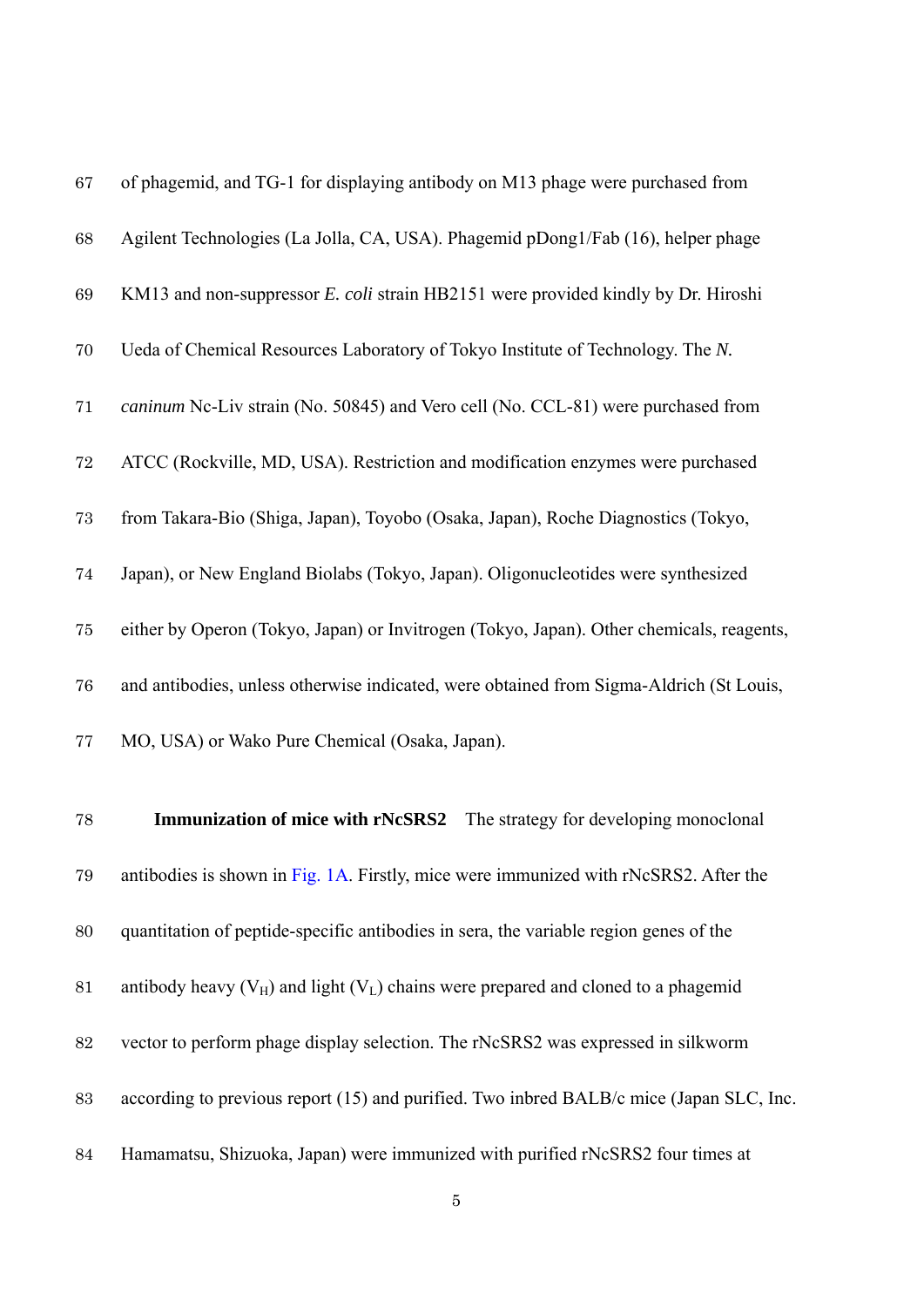| 85                | 2-week intervals with a dose of 100 µg through the subcutaneous route. The protein                         |
|-------------------|------------------------------------------------------------------------------------------------------------|
| $86\,$            | solutions were emulsified with a Freund's complete adjuvant (Rockland Immunochem,                          |
| $87\,$            | Gilbertsville, PA, USA) to increase the efficiency of immunization. After the last                         |
| 88                | immunization, blood samples were taken by tale bleeding and the rNcSRS2-specific                           |
| $89\,$            | antibodies in sera were confirmed by an Enzyme-Linked ImmunoSorbent Assay (ELISA)                          |
| $90\,$            | with immobilized rNcSRS2 on a microplate as described by Dong et al. (17). The                             |
| 91                | experiments with animals were carried out in the Animal House of Shizuoka University                       |
| 92                | in strict accordance with the recommendations in the Guide for the Care and Use of                         |
| $\boldsymbol{93}$ | Laboratory Animals of Shizuoka University and were approved by the Committee on the                        |
| 94                | Ethics of Animal Experiments of Shizuoka University (Permit Number: 24-11).                                |
| 95                | <b>Construction of phage display antibody library</b> The total RNA was                                    |
| 96                | extracted from spleen cells of immunized mice with TRIzol (Invitrogen, Tokyo, Japan).                      |
| 97                | The genes of $V_H$ and $V_L$ of antibodies were amplified using PrimeScript One step                       |
| $98\,$            | RT-PCR kit ver.2.0 (Takara, Shiga, Japan) according to the manufacturer's protocol. The                    |
| 99                | mouse IgG-specific primers are synthesized based on the common antibody primer                             |
| 100               | sequences (17). The PCR products were then purified using Illustra <sup>TM</sup> GFX <sup>TM</sup> PCR DNA |
| 101               | and Gel Band Purification kit (GE Healthcare). The purified V <sub>L</sub> fragments were digested         |
| 102               | with restriction enzymes Sall and Notl and were purified and ligated into a phagemid                       |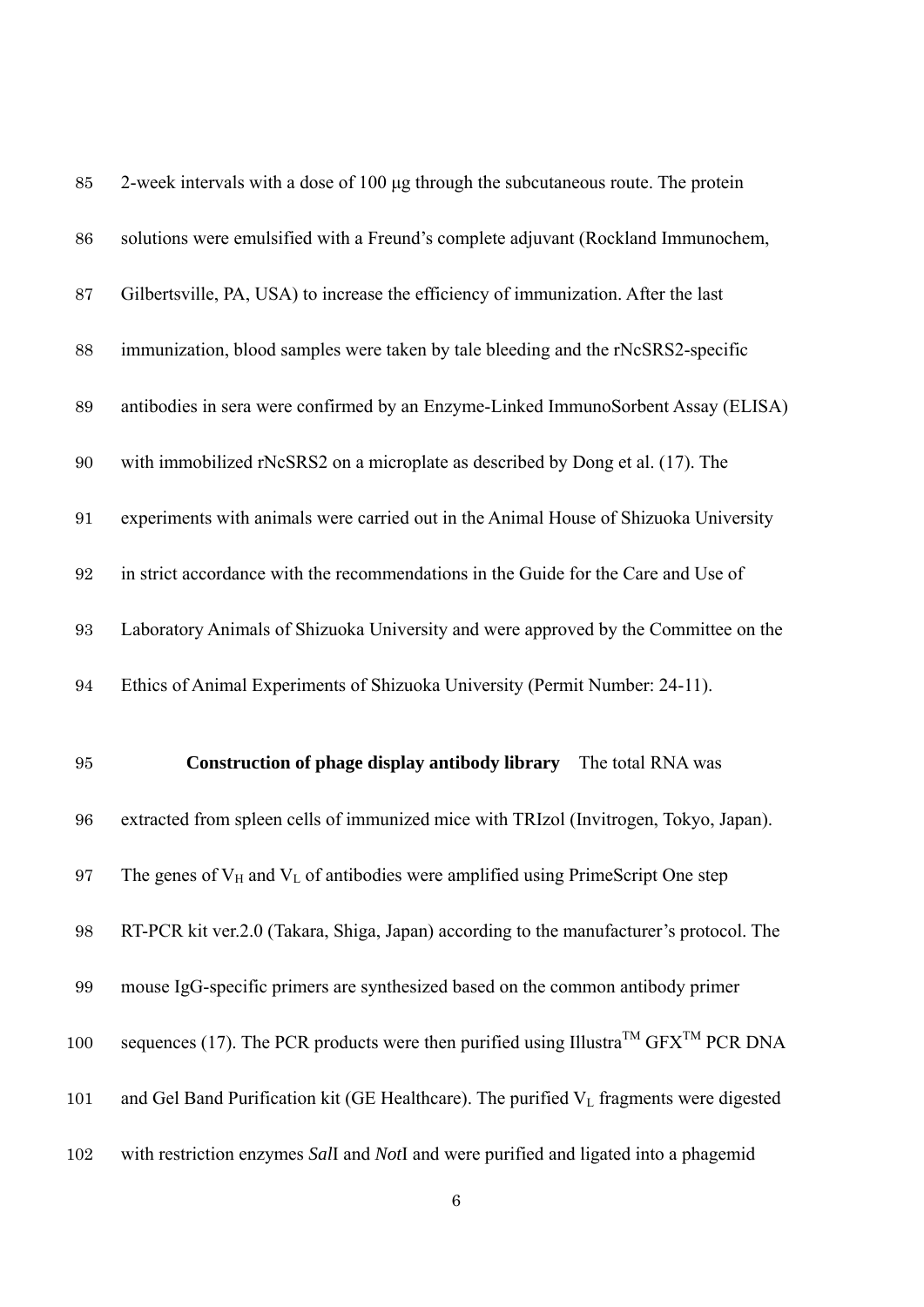| 103 | pDong1/Fab digested with the same enzymes using T4 DNA ligase at 16°C for 1 h. After                          |
|-----|---------------------------------------------------------------------------------------------------------------|
| 104 | confirmation of the inserted V <sub>L</sub> sequence of several clones out of the obtained ones, the          |
| 105 | $V_H$ genes were inserted into the $V_L$ -inserted phagemid library using restriction enzymes                 |
| 106 | Sfil and XhoI. Electroporation-competent E. coli TG-1 cells were transformed with the                         |
| 107 | ligation product and plated on $2\times$ YTAG agar (16 g/l tryptone, 10 g/l yeast extract, 5 g/l              |
| 108 | NaCl, pH 7.2, supplemented with 100 µg/ml ampicillin, 1% glucose, and 1.5% agar)                              |
| 109 | plates overnight at 37°C. The size of library was estimated from the number of colonies                       |
| 110 | on the plate. E. coli TG-1 cells, transformed with the phagemid, were cultivated in 4 ml                      |
| 111 | of $2\times$ YTAG overnight at 37°C. Ten milliliters of $2\times$ YTAG were inoculated with 100 µl of         |
| 112 | the overnight culture at 37°C at 200 rpm until OD <sub>600</sub> reached ~0.5, when helper phage              |
| 113 | KM13 (18) was added with a multiplicity of infection (MOI) of 20. After incubation at                         |
| 114 | 37°C for 30 min without shaking, the culture was centrifuged at 3700 g for 15 min. The E.                     |
| 115 | <i>coli</i> pellet was resuspended in 50 ml of $2\times$ YTAK ( $2\times$ YT medium containing 100 $\mu$ g/ml |
| 116 | ampicillin and 50 μg/ml kanamycin) and incubated overnight with shaking at 30°C. The                          |
| 117 | overnight culture was centrifuged at 10,800 g for 30 min. Ten milliliters of PEG/NaCl                         |
| 118 | solution (20% polyethylene glycol 6000, 2.5 M NaCl) was added to 40 ml of supernatant,                        |
| 119 | and the mixture was incubated on ice for 1 h. After incubation, the mixture was                               |
| 120 | centrifuged at 6,000 g for 30 min. The pellet was resuspended in 2 ml of PBS and                              |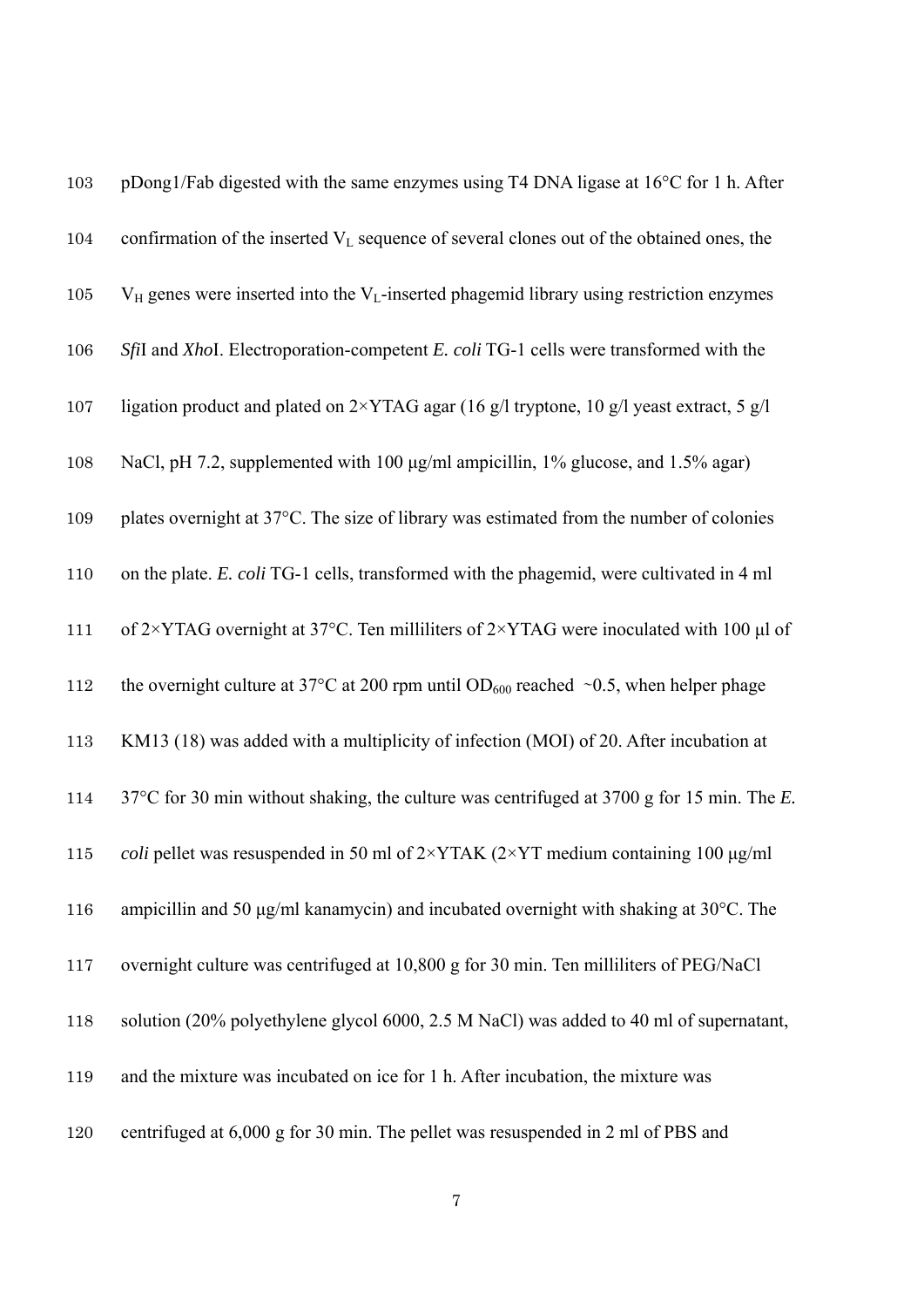centrifuged at 15,000 g for 10 min to pellet cell debris, and the supernatant was collected as a Fab-displaying phage solution.

| 123     | <b>Enrichment and selection of monoclonal antibodies</b> For antibody selection, 100                |
|---------|-----------------------------------------------------------------------------------------------------|
| 124     | μl of rNcSRS2 (1 μg/ml in PBS) was immobilized on a microplate at $4^{\circ}$ C overnight. It       |
| 125     | was washed three times with 200 µl of PBST, and then blocked with MPBS (PBS                         |
| 126     | containing 2% skim milk) for 2 h, followed by adding $10^{12}$ colony forming unit (cfu)            |
| 127     | phage in 100 µl PBS and incubated for 1 h at room temperature. Phages bound to the                  |
| 128     | microplate were eluted with 100 µl of 1.0 mg/ml TPCK-treated trypsin (Sigma-Aldrich)                |
| 129     | in PBS after washing with PBST for six times. E. coli TG-1 cells ( $OD_{600} = 0.5$ in 700 µl       |
| $130\,$ | culture) were infected with 100 µl of eluted phage solution and cultured in 10 ml of                |
| 131     | $2\times$ YTAG medium at 37°C with shaking at 200 rpm. When OD <sub>600</sub> reached 0.5, the KM13 |
| 132     | helper phage was added at an MOI of 20, and incubated for 30 min at 37°C without                    |
| 133     | shaking. After being centrifuged at 3,700 g for 10 min, the pellet was resuspended in 50            |
| 134     | ml of $2\times$ YTAK medium and incubated with vigorous shaking at $30^{\circ}$ C overnight. The    |
| 135     | culture supernatant was prepared by centrifugation at 10,800 g for 30 min, and phages               |
| 136     | were precipitated with 0.2 volume of PEG/NaCl on ice for 1 h. After centrifugation at               |
| 137     | 6,000 g for 30 min, the pellet was resuspended in PBS and used as a source of Round 1               |
| 138     | (R1) phage. Round 2 (R2) antibody selection from R1 phage was performed as described                |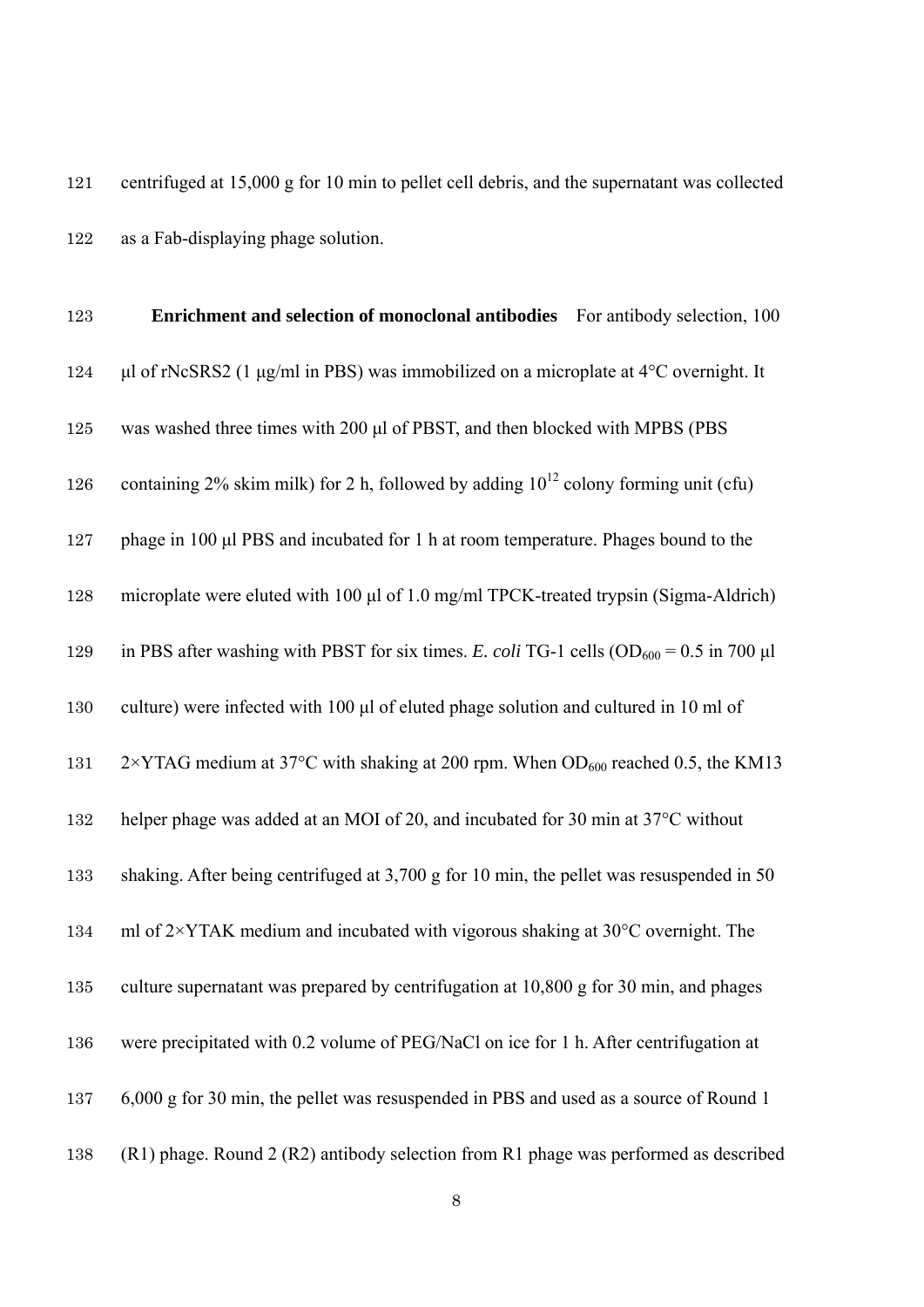| 139 | above and R2 phage was obtained. From the R2 phage library, Round 3 (R3) selection                   |
|-----|------------------------------------------------------------------------------------------------------|
| 140 | was also carried out to generate R3 phage. The enrichment of rNcSRS2-specific                        |
| 141 | phage-antibody among the original phage library (R0), R1, R2, and R3 phages was                      |
| 142 | confirmed with a polyclonal phage ELISA.                                                             |
| 143 | After the increase of binding capability of phage was confirmed, 96 infected E. coli                 |
| 144 | clones at the 3rd biopanning were picked up and cultivated for making monoclonal phage.              |
| 145 | A phage ELISA was performed for 96 individual clones to select rNcSRS2-specific                      |
| 146 | phage-antibodies. Nucleotide sequence of positive clones was read by Greiner Bio One                 |
| 147 | (Tokyo, Japan) with primer M13rv (5'-GGAAACAGCTATGACCATG-3') for VH and                              |
| 148 | primer VLseq (5'-CACTGGCTGGTTTCGCTAC-3') for V <sub>L</sub> and was analyzed using a                 |
| 149 | GENETYX software (Genetyx Corporation, Tokyo, Japan).                                                |
| 150 | <b>Expression of Fab fragments of positive clones</b> pDong1/Fab was designed for the                |
| 151 | convenient expression of the Fab fragment after selection of positive clone by placing a             |
| 152 | TAG amber codon (19) between $V_H$ -C <sub>H</sub> 1 and gene III of phage. With this design, Fab is |
| 153 | expressed as a fusion protein with protein gIII of phage in suppressor strain like E. coli           |
| 154 | TG1, resulting in the display of Fab on the surface of phage. However, with a                        |
| 155 | non-suppressor strain, such as E. coli HB2151, the Fab fragment will be expressed as a               |
| 156 | soluble fragment (16). Because the genes for $C_H1$ and $C_L$ gene in pDong1/Fab system              |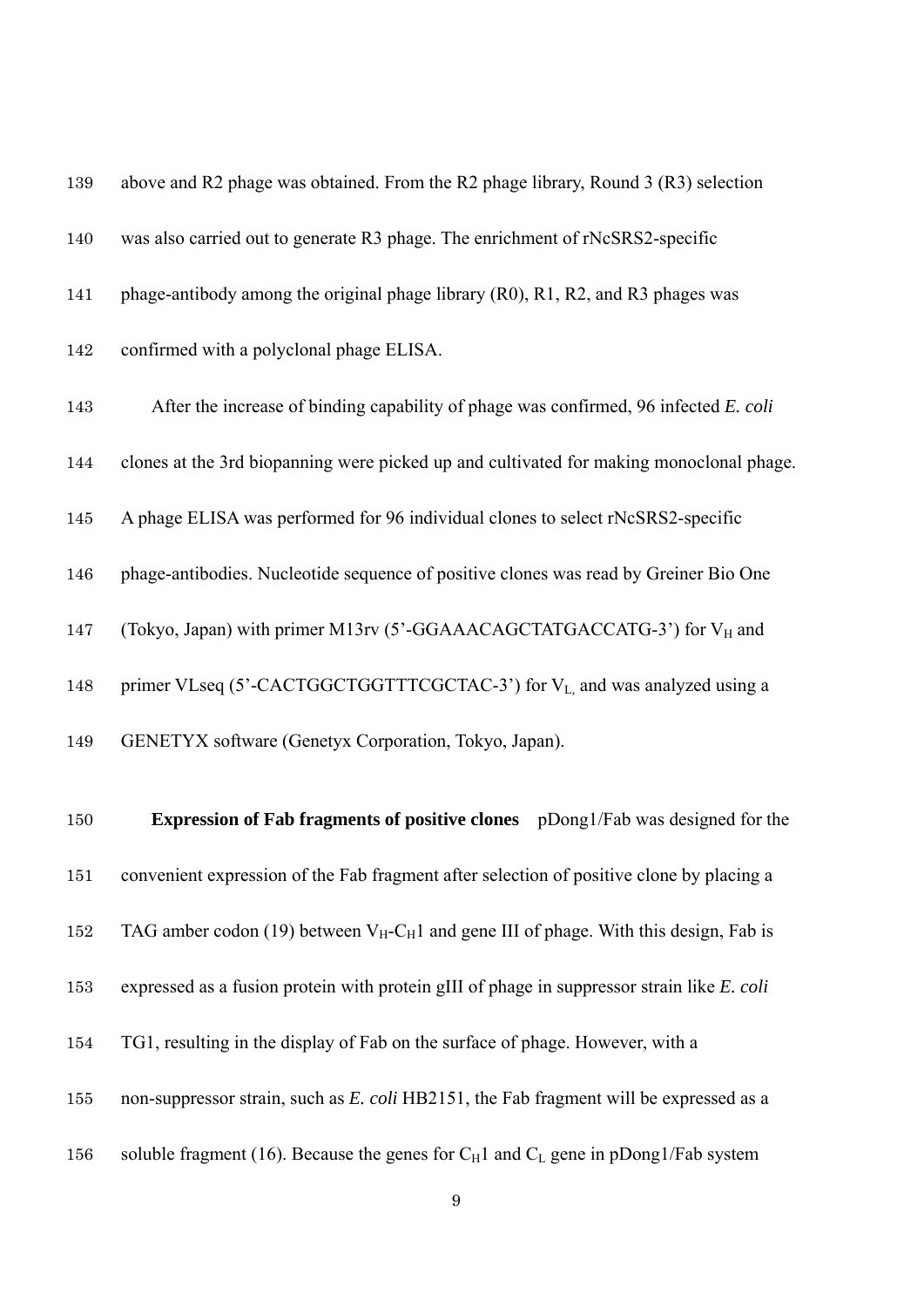| 157 | were from human IgG ( $C_H1$ and $C_K$ ), Fabs expressed in this study were murine-human                      |
|-----|---------------------------------------------------------------------------------------------------------------|
| 158 | chimera fragments. In brief, 200 µl of exponentially growing E. coli HB2151 was                               |
| 159 | infected with $10^9$ cfu of phage for 30 min at 37°C. Infected E. coli cells were pelleted by                 |
| 160 | centrifuge at 5,000 g for 10 min, resuspended in 4 ml $2\times$ YT medium containing 100                      |
| 161 | $\mu$ g/ml of ampicillin (2×YTA), and cultivated for 3 h at 37°C. Four hundred milliliters of                 |
| 162 | $2\times$ YTA medium was inoculated with the 4-ml culture and cultivated at 37 $\rm{^{\circ}C}$ with shaking. |
| 163 | Once the OD <sub>600</sub> reached 0.5, isopropyl $\beta$ -D-thiogalactoside (IPTG), with a final             |
| 164 | concentration of 1 mM, was added and cultivated further overnight at 30°C. The E. coli                        |
| 165 | cells were harvested by centrifugation at 4,000 g for 20 min at 4°C. The periplasmic                          |
| 166 | fraction was extracted according to a general protocol. His-tagged Fabs were purified                         |
| 167 | from the periplasmic fraction and concentrated supernatant with TALON                                         |
| 168 | Co2+-immobilized resin (Takara-Bio) according to the instructions provided by the                             |
| 169 | manufacturer. Because one-step purification was not enough to achieve purity, Fabs were                       |
| 170 | furthermore purified with an anti-FLAG M2 affinity gel (Sigma-Aldrich) according to the                       |
| 171 | instructions provided by the manufacturer. The purified Fabs were analyzed using                              |
| 172 | SDS-polyacrylamide gel electrophoresis as described by Laemmli (20).                                          |
| 173 | <b>ELISA</b> analysis<br>The antigen-binding capacity of phage-displayed Fab fragments                        |
| 174 | was tested with ELISA. The microplates (NUNC, Langenselbold, Germany) were coated                             |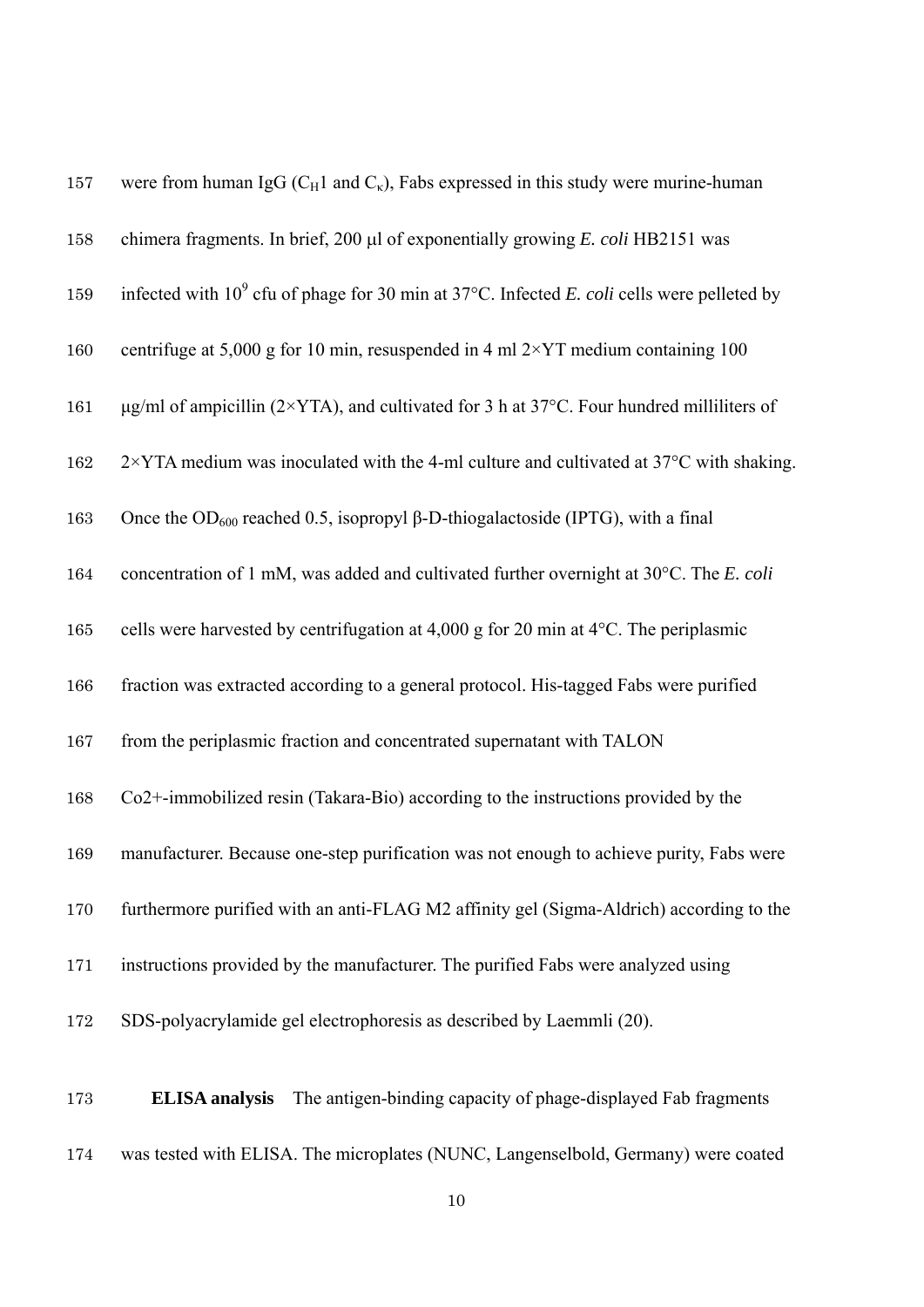| 175 | overnight with 100 μl of rNcSRS2 (0.5 μg/ml) per well or 10 μg/ml of BSA in PBS at         |
|-----|--------------------------------------------------------------------------------------------|
| 176 | 4°C. The plate was blocked at $25^{\circ}$ C for 2 h with 2% MPBS, washed three times with |
| 177 | PBST, and incubated with 100 µl/well of MPBS containing $10^9-10^{10}$ cfu of              |
| 178 | Fab-displaying phage at 25°C for 1 h. The plate was washed three times with PBST and       |
| 179 | incubated with 100 µl/well of 5000-fold diluted HRP/anti-M13 monoclonal conjugate          |
| 180 | (from Sheep; GE Healthcare UK limited, Little Chalfont, Buckinghamshire HP7 9NA,           |
| 181 | UK) in MPBS at 25°C for 1 h. The plate was then washed three times with PBST and           |
| 182 | developed with 100 µl/well of 3,3',5,5'-tetramethylbenzidine (TMBZ) substrate solution.    |
| 183 | After incubation for an appropriate time, the reaction was stopped by adding 50 µl/well of |
| 184 | 10% sulfuric acid, and the absorbance was read using a Model 680 microplate reader         |
| 185 | (Bio-Rad, Hercules, CA, Japan) at 450 nm with 655 nm as a control.                         |
| 186 | For evaluation of $IC_{50}$ of phage Fabs, competitive ELISAs were performed in which      |
| 187 | free rNcSRS2 in a series of concentration levels competed with immobilized rNcSRS2 to      |
| 188 | bind Fab-phages.                                                                           |
| 189 | For confirmation of antigen-binding capacity of free Fab fragments, a Rabbit               |
| 190 | anti-Human Kappa chain antibody (1 µg/ml; MBL, Tokyo, Japan) and an ECL <sup>TM</sup>      |
| 191 | Anti-mouse IgG, Horseradish Peroxidase linked whole antibody (from Sheep; GE               |
| 192 | Healthcare UK Limited) were used.                                                          |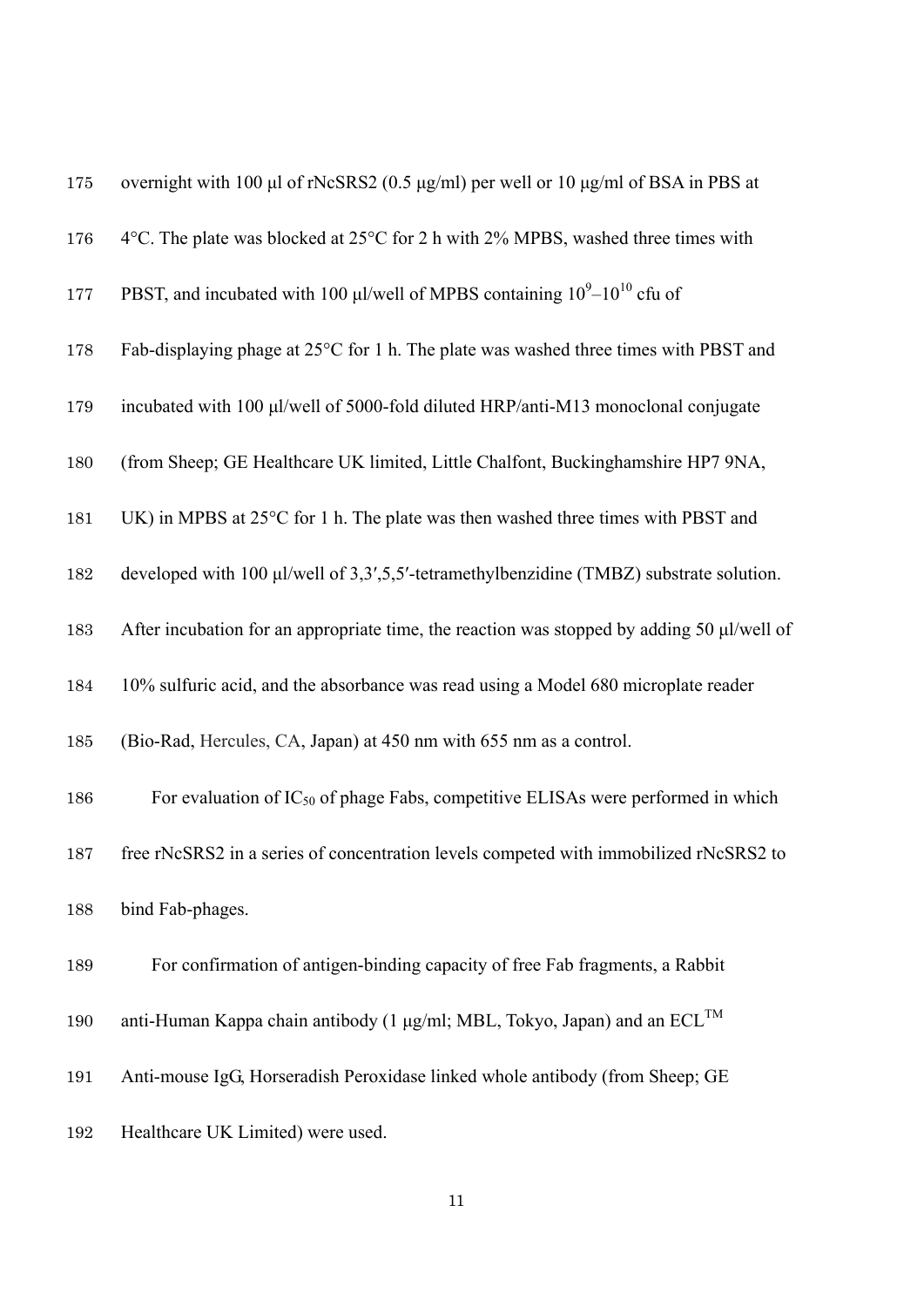| 193     | Surface plasmon resonance (SPR) analysis<br>Binding analysis of three chimera              |
|---------|--------------------------------------------------------------------------------------------|
| 194     | monoclonal antibodies to rNcSRS2 was performed using BIAcore X-100 or 2000 (GE             |
| 195     | Healthcare Japan, Tokyo, Japan). In brief, purified recombinant NcSRS2 from silkworm       |
| 196     | larvae (1800-4000 RU) was immobilized on the CM5 sensor chip (GE Healthcare Japan)         |
| 197     | by amine-coupling method under pH 4.0. Serially diluted chimera monoclonal antibodies,     |
| 198     | A1, E2 at concentrations of 78, 312, 625 and 1250 nM, H3 at 179, 358, 715, 1430 and        |
| 199     | 2860 nM, was injected to the sensor chip with HBS-EP buffer (10 mM HEPES, 150 mM           |
| 200     | NaCl, 3 mM EDTA, 0.005% surfactant P-20 (GE Healthcare Japan), pH 7.4) at 30 µl/min,       |
| 201     | respectively. Ten mM Glycine buffer (pH2.5) was used as a regeneration buffer.             |
|         |                                                                                            |
| 202     | Immunofluorescent staining of parasite with Fab fragments N. caninum strain                |
| $\,203$ | Nc-Liv was used to infect Vero cells. The infected cells were maintained in a $CO2$        |
| 204     | incubator at 35°C. For immunofluorescent staining, freshly purified parasites were fixed   |
| 205     | on glass slides coated with amino silane (APS), permeabilized, and blocked with 4%         |
| $\,206$ | BSA in PBS. Immunolabeling was carried out using 10 µg/ml of purified Fabs. A              |
| $207\,$ | commercial anti- <i>N. caninum</i> antibody (1 μg/ml; VMRD, Pullman, WA, USA) for positive |
| 208     | control was used. A sample without any primary antibody was used as a negative control.    |
| $\,209$ | After 1-h incubation, a rabbit anti-human kappa chain antibody (1 µg/ml; MBL, Tokyo,       |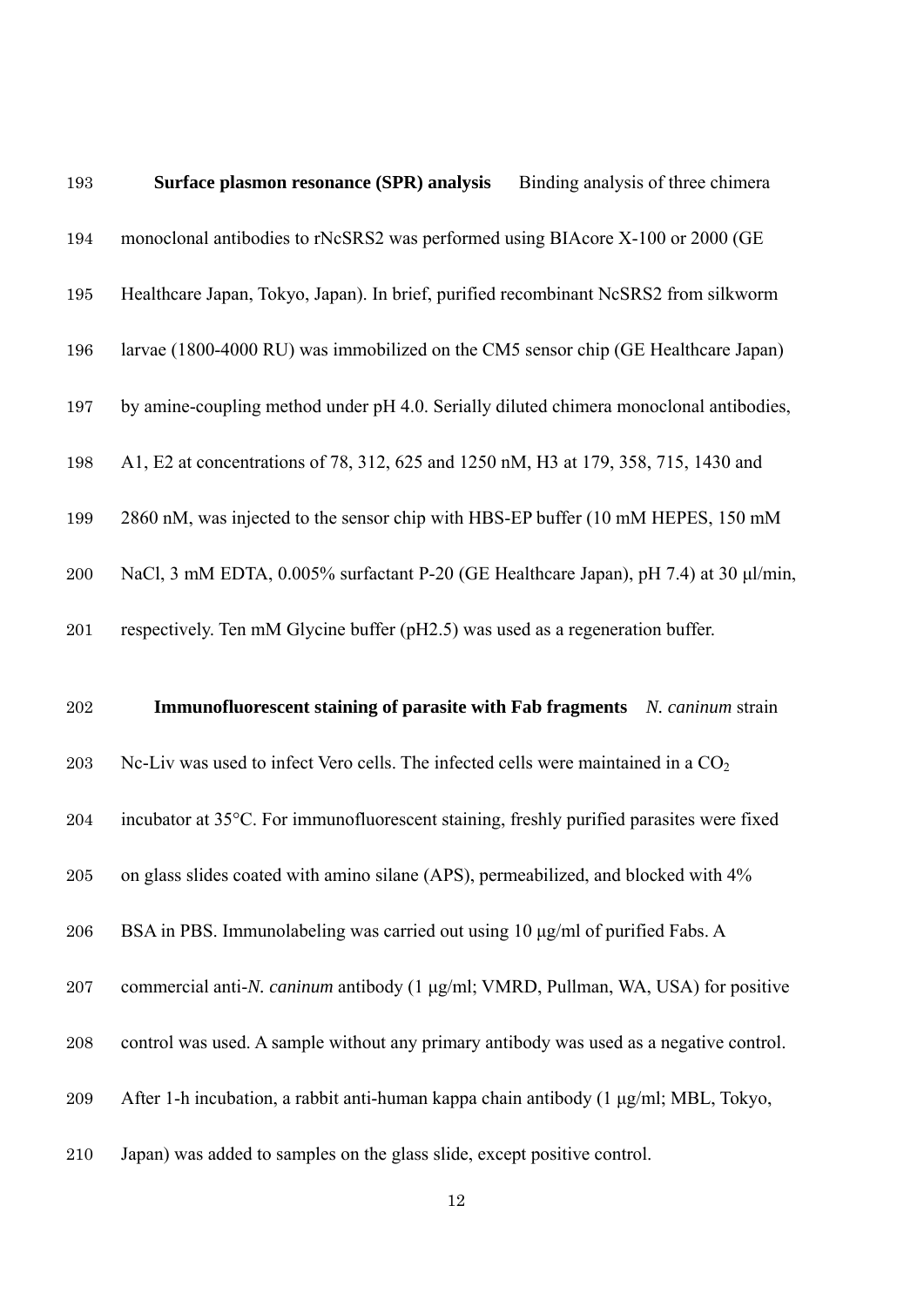| Products, Santa Ana, CA, USA) in 200 times dilution and 4',6-diamidino-2-phenylindole<br>212<br>(DAPI; 1000 times dilution; DOJINDO, Kumamoto, Japan) were added to all samples,<br>213<br>except for positive control after incubation, and the samples were washed with PBS. For<br>214<br>positive control, Alexa Fluor 594-conjugated AffiniPure Rabbit Anti-Mouse IgG (H+L)<br>$215\,$<br>(1 μg/ml; Jackson ImmunoReasearch Laboratories, West Grove, PA, USA) and DAPI<br>216<br>were added. All samples were viewed on a confocal microscope (LSM 700, Carl-Zeiss,<br>$217\,$<br>Oberkochen, Germany), and their images were processed by employing the software<br>218<br>ZEN lite 2010 (Carl-Zeiss).<br>219<br>220 |  |
|-----------------------------------------------------------------------------------------------------------------------------------------------------------------------------------------------------------------------------------------------------------------------------------------------------------------------------------------------------------------------------------------------------------------------------------------------------------------------------------------------------------------------------------------------------------------------------------------------------------------------------------------------------------------------------------------------------------------------------|--|
|                                                                                                                                                                                                                                                                                                                                                                                                                                                                                                                                                                                                                                                                                                                             |  |
|                                                                                                                                                                                                                                                                                                                                                                                                                                                                                                                                                                                                                                                                                                                             |  |
|                                                                                                                                                                                                                                                                                                                                                                                                                                                                                                                                                                                                                                                                                                                             |  |
|                                                                                                                                                                                                                                                                                                                                                                                                                                                                                                                                                                                                                                                                                                                             |  |
|                                                                                                                                                                                                                                                                                                                                                                                                                                                                                                                                                                                                                                                                                                                             |  |
|                                                                                                                                                                                                                                                                                                                                                                                                                                                                                                                                                                                                                                                                                                                             |  |
|                                                                                                                                                                                                                                                                                                                                                                                                                                                                                                                                                                                                                                                                                                                             |  |
|                                                                                                                                                                                                                                                                                                                                                                                                                                                                                                                                                                                                                                                                                                                             |  |
|                                                                                                                                                                                                                                                                                                                                                                                                                                                                                                                                                                                                                                                                                                                             |  |
| <b>RESULTS</b><br>221                                                                                                                                                                                                                                                                                                                                                                                                                                                                                                                                                                                                                                                                                                       |  |
| <b>Immunization of mice</b><br>Two inbred BALB/c mice were used for immunization.<br>222                                                                                                                                                                                                                                                                                                                                                                                                                                                                                                                                                                                                                                    |  |
| After the last immunization, blood samples were taken to check the N. caninum<br>223                                                                                                                                                                                                                                                                                                                                                                                                                                                                                                                                                                                                                                        |  |
| protein-specific antibodies. Specific binding capacity of sera was observed against<br>224                                                                                                                                                                                                                                                                                                                                                                                                                                                                                                                                                                                                                                  |  |

- rNcSRS2, but not to BSA which was used as negative control, suggesting that the
- immunization was successful (data not shown).

**Monoclonal antibody selection from phage display library** The display of the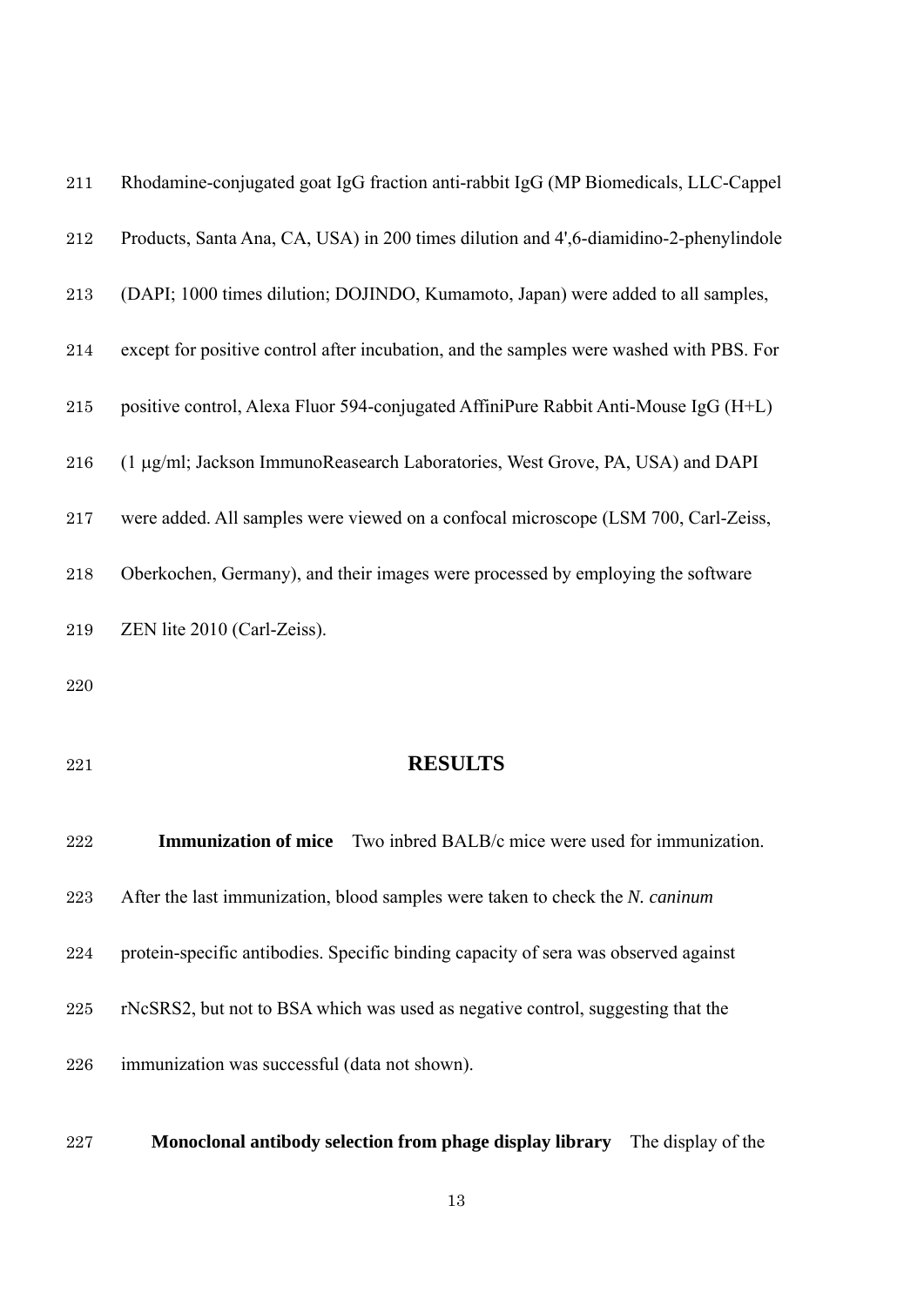| $228\,$ | Fab fragment on the surface of phage was achieved by using pDong1/Fab with the help of         |
|---------|------------------------------------------------------------------------------------------------|
| 229     | the KM13 helper phage. For construction of antibody library, the $V_H$ and $V_L$ genes of      |
| 230     | antibodies were amplified and detected at 350-400 bp in an agarose electrophoresis (data       |
| 231     | not shown). A phage display antibody library with a diversity of $5 \times 10^6$ was obtained. |
| 232     | After three rounds of selection, the enrichment of rNcSRS2-binding phage was confirmed         |
| 233     | using an ELISA with original phage library R0 and sublibraries R1, R2, and R3, which           |
| 234     | were amplified in each step of biopanning. Absorbance at 450 nm in phage ELISA for R0,         |
| 235     | R1, R2, and R3 phage against rNcSRS2 rose with the increase of the biopanning step (Fig.       |
| 236     | 1B), suggesting that three rounds of biopanning enriched the rNcSRS2-specific                  |
| 237     | Fab-phages. These phage pools did not bind to BSA as a negative control.                       |
| 238     | R3 phages were used to infect E. coli TG-1 for forming colonies. Ninety-six colonies           |
| 239     | were picked up and cultivated for forming phage. Four clones A6, E1, H3, and H6                |
| 240     | showed a strong signal against immobilized rNcSRS2 (Fig. 2A). The binding capacity of          |
| 241     | those Fab-phages was also reconfirmed against rNcSRS2 and BSA. A6, E1, and H3                  |
| 242     | clones bound to rNcSRS2 but not to BSA (Fig. 2B), suggesting their specificity to our          |
| 243     | target. Although H6 clone bound to rNcSRS2 in the screening, it did not bind to rNcSRS2        |
| 244     | upon further confirmation (data not shown). The KM13 helper phage in which no                  |
|         |                                                                                                |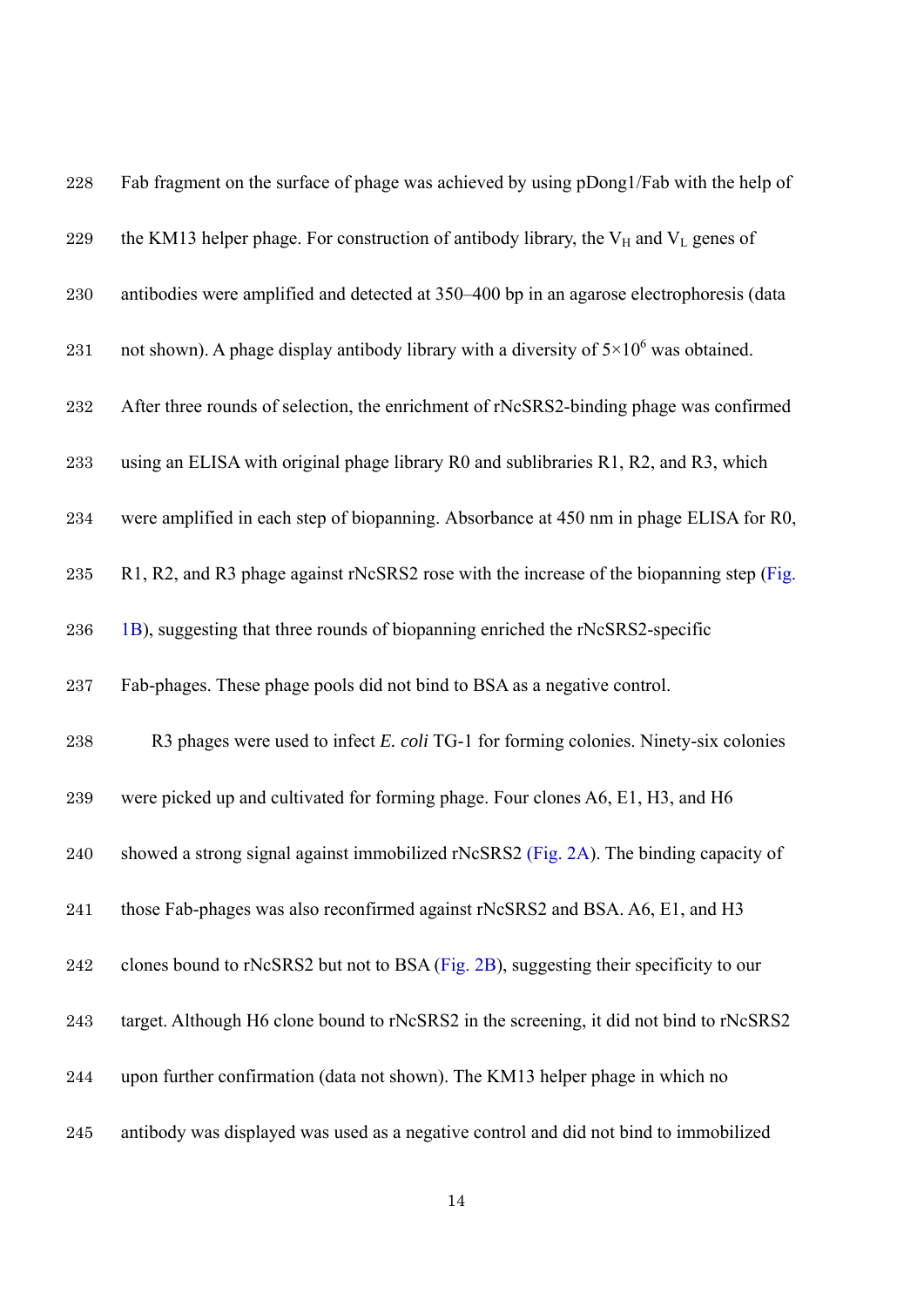rNcSRS2.

| 247     | $IC_{50}$ of A6, E1, and H3 clones To evaluate the half maximal inhibitory                         |
|---------|----------------------------------------------------------------------------------------------------|
| 248     | concentration $(IC_{50})$ of those clones, a competitive ELISA with serially diluted rNcSRS2       |
| 249     | solutions inhibiting the binding of Fab-phage to immobilized rNcSRS2 was performed.                |
| 250     | Competition was observed between free and immobilized proteins, and the $IC_{50}$ values of        |
| 251     | A6, E1, and H3 were evaluated to be 0.54, 0.22, and 0.51 $\mu$ g/ml of rNcSRS2,                    |
| 252     | respectively (data not shown).                                                                     |
| 253     | Purification of Fab antibodies and their binding to rNcSRS2<br>Fab antibodies                      |
| 254     | were expressed in E. coli HB2151 and purified with TALON $Co^{2+}$ -immobilized resin and          |
| 255     | an anti-FLAG M2 affinity gel. The purified Fab fragments showed two bands on                       |
| 256     | SDS-PAGE with molecular weight of 24 and 26 kDa (Fig. 3A), which were identified as                |
| 257     | light chain and $V_H$ -C <sub>H</sub> 1 of heavy chain, respectively. The binding of these Fabs to |
| 258     | rNcSRS2 and a truncate rNcSRS2 without GPI anchor domain of native protein rNcSRS2                 |
| $259\,$ | (NSNT) (unpublished data) was confirmed with an ELISA. As shown in Fig. 3B, all the                |
| 260     | three Fabs bound to the rNcSRS2 and A6, El also bound to rNcSRS2 (NSNT). However,                  |
| 261     | the H3 clone did not bind to the truncated protein, suggesting it might bind to the anchor         |
| 262     | domain of the native protein. All Fabs did not bind to BSA as a negative control.                  |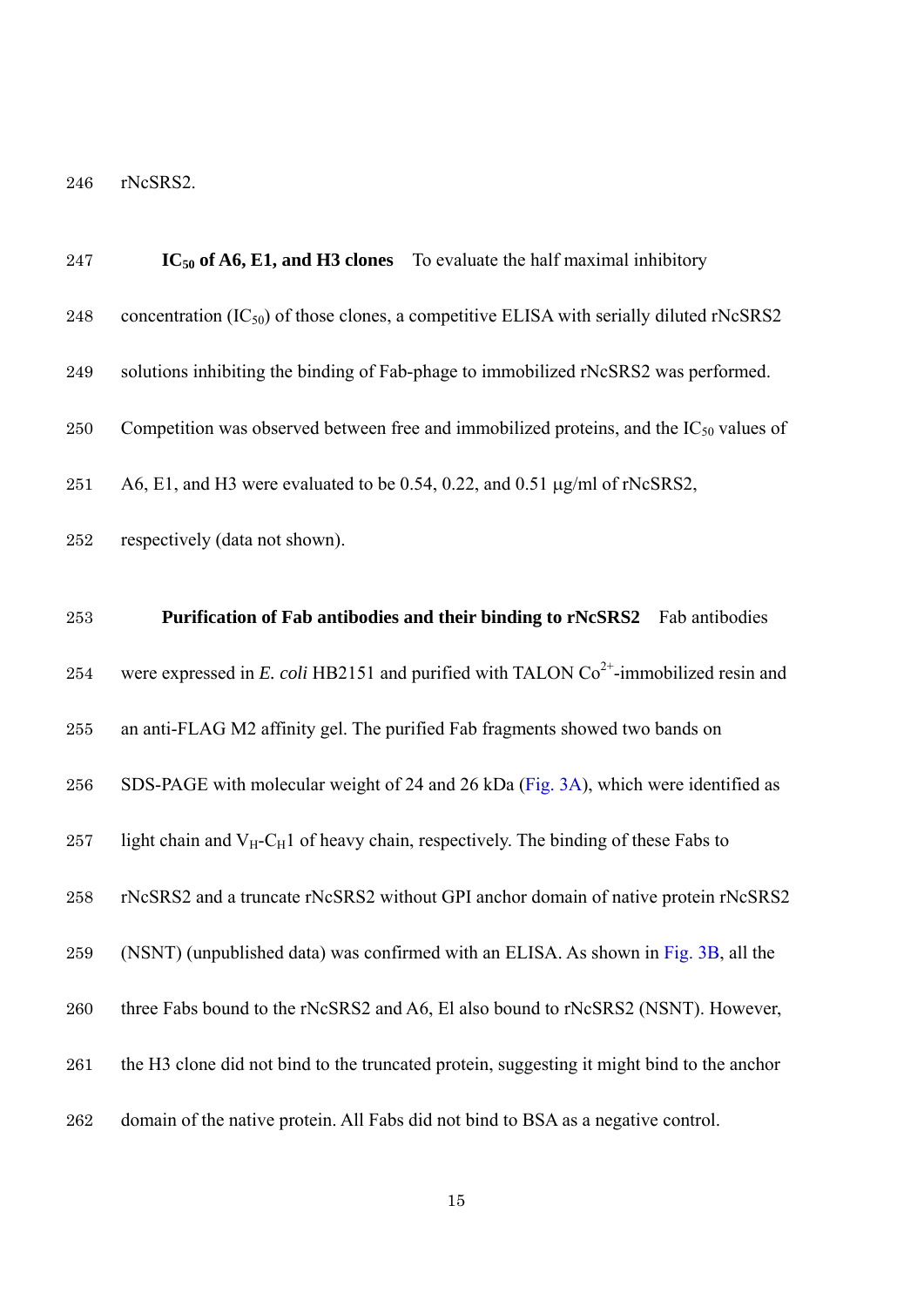| 263 | Antigen binding affinity of monoclonal antibodies<br>Rate constants of                                  |
|-----|---------------------------------------------------------------------------------------------------------|
| 264 | association ( $k_a$ ) and dissociation ( $k_d$ ), and dissociation constant ( $K_D$ ) for each antibody |
| 265 | against the immobilized rNcSRS2 were investigated by SPR. Using the binding                             |
| 266 | sensorgrams (Fig. 4), $k_a$ , $k_d$ , and $K_D$ are summarized in Table 1. The $K_D$ for clone H3 was   |
| 267 | 70 nM, much lower than A6 and E1 due to its low $k_d$ . $K_D$ values of A6 and E1 clones                |
| 268 | were 420 nM and 5 µM, respectively. The difference in absolute rate constants reflect                   |
| 269 | their different structure, especially that of complementarity determining regions which                 |
| 270 | determine the antibody's avidity and specificity for specific antigens.                                 |
|     |                                                                                                         |
| 271 | Immunofluorescence assay of N. caninum with monoclonal antibodies<br><b>To</b>                          |
| 272 | confirm whether those clones bind to N. caninum parasites, immunofluorescence assays                    |
| 273 | were performed using a commercial anti-Neospora antibody as a positive control. As                      |
| 274 | shown in Fig. 5, the parasites' nuclear was identified with DAPI-staining, showing blue                 |
| 275 | fluorescence under confocal laser microscopy. Staining with the A6 and E1 Fabs, a                       |
| 276 | Rabbit anti-Human Kappa chain IgG and Rhodamine-conjugated Goat IgG fractions                           |
| 277 | anti-Rabbit IgG revealed red fluorescence, suggesting both A6 and E1 Fabs bound to                      |
| 278 | parasites as well as the commercial anti-N. caninum antibody did. For the negative                      |
| 279 | control without primary antibody, no fluorescence was observed. In this experiment, H3                  |
| 280 | clone did not bind to parasites.                                                                        |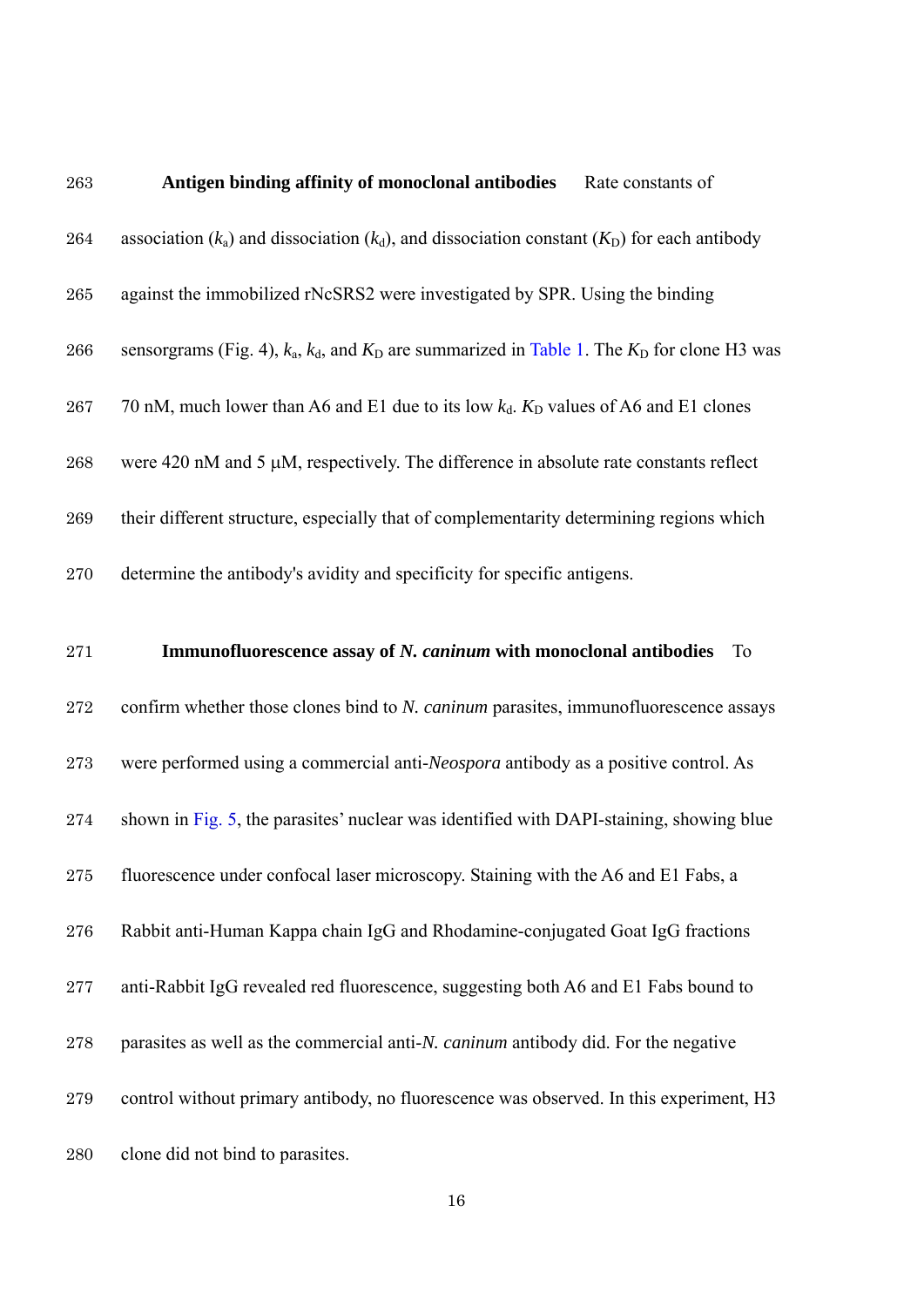| 281 | <b>Amino acid sequence of positive clones</b> The amino acid sequences of positive          |
|-----|---------------------------------------------------------------------------------------------|
| 282 | clones were compared and analyzed, and a small difference region was observed between       |
| 283 | A6 and E1 (Fig. 6). The difference in the N-terminal region may be caused by the primers    |
| 284 | for amplification of gene, which are thought not to be important for the affinity. However, |
| 285 | glycine (G) at position 143 in A6 was replaced with glutamic acid (E) in E1 clone. This     |
| 286 | position is inside of the first complementarity-determining region (CDR) of heavy chain.    |
| 287 | Because most critical sequence variation associated with immunoglobulins and T cell         |
| 288 | receptors are found in the CDRs, these regions are sometimes referred to as hypervariable   |
| 289 | regions, and play a direct role in antigen binding. Therefore, this difference might be the |
| 290 | reason for the difference of affinity. A remarkable difference was observed between the     |
| 291 | above two clones and H3, which makes them bind to different epitopes of rNcSRS2.            |

#### **DISCUSSION**

Neosporosis is a serious infectious disease of animals; however, so far, no efficient vaccine has been developed. Developments of detection methods or imaging technologies to monitor these kinds of infectious disease are current issues. In this study, we developed three chimera antibodies A6, E1, and H3 against rNcSRS2 with a pDong1/Fab system by phage display technology. The variable regions genes for heavy chain and light chain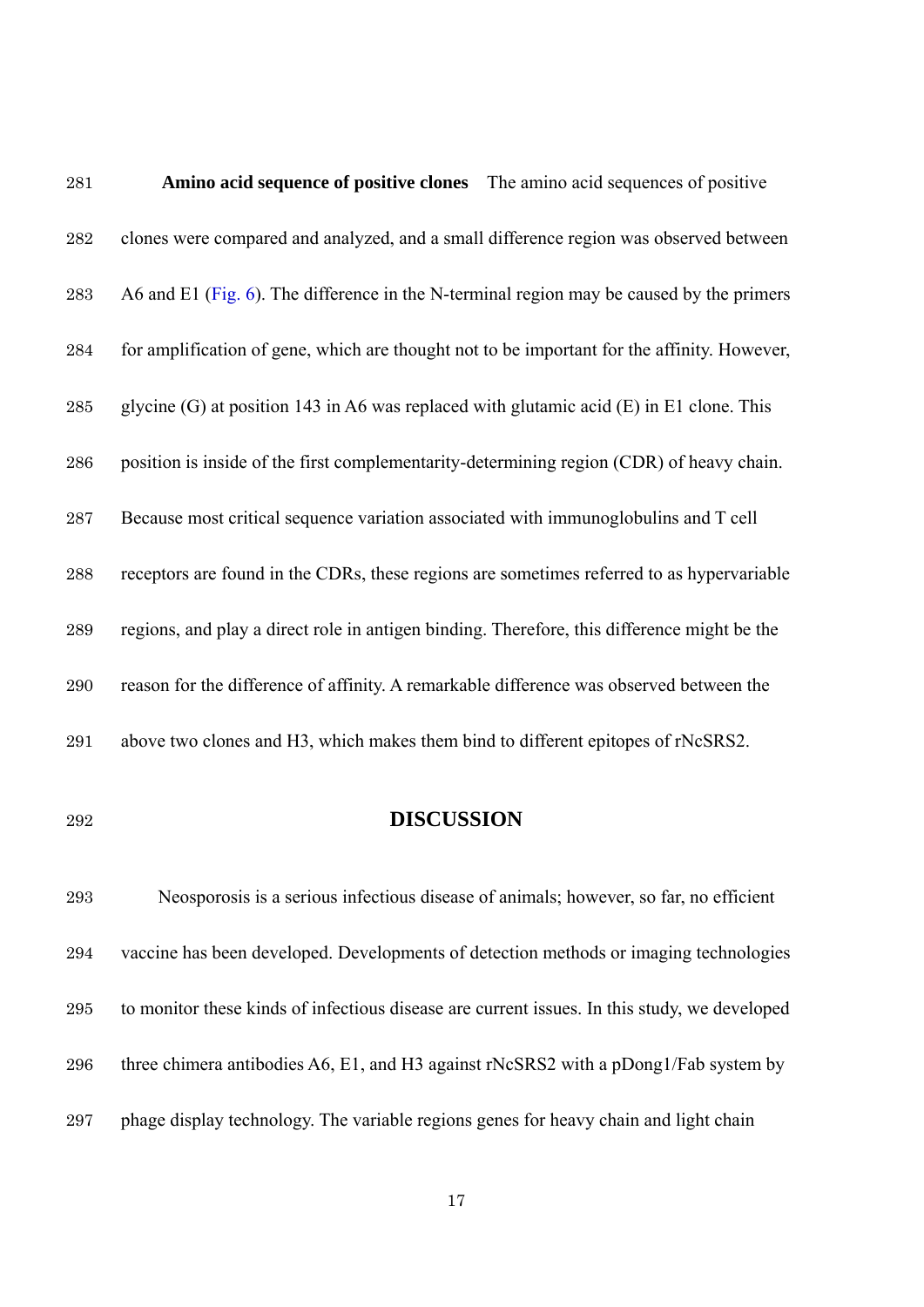| $\boldsymbol{298}$ | were also analyzed. The sequences of these antibodies were identified to be novel. Amino           |
|--------------------|----------------------------------------------------------------------------------------------------|
| 299                | acid sequences of A6 and E1 were similar; however, a change of one amino acid in the               |
| 300                | CDR-H1 region caused different affinity between A6 and E1. H3 clone has a quite                    |
| 301                | different sequence with the A6 and E1 especially in CDR regions, which might bind to a             |
| 302                | different epitope of rNcSRS2.                                                                      |
| 303                | In immunofluorescent staining assays, both A6 and E1 bound to the tachyzoites of                   |
| 304                | the parasite. SRS protein of <i>Toxoplasma gondii</i> , sharing similar characteristics with N.    |
| 305                | <i>caninum</i> , has been reported to be involved in the infection of parasite to host cells (21). |
| 306                | Therefore, there is a high possibility that these monoclonal antibodies can be used as a           |
| $307\,$            | blocker of infection. Monoclonal antibodies are now established as a key therapeutic               |
| 308                | modality to a range of disease. Owing to the ability of these agents to selectively target         |
| 309                | tumor cells, cancer has been a major focus of development programs for monoclonal                  |
| 310                | antibodies (22). Nowadays, many antibody drugs for humans have been developed and                  |
| 311                | have obtained approval from governments. However, there are few for animal therapy.                |
| 312                | The antibodies developed in this study also provide a possibility for the development of           |
| 313                | antibody drugs against neosporosis. Recently, antibody fragments such as Fab and                   |
| 314                | single-chain variable fragment (scFv) are more enthusiastically studied as drugs because           |
| 315                | they have small molecular weights and bear the advantages of easy detection and tracking           |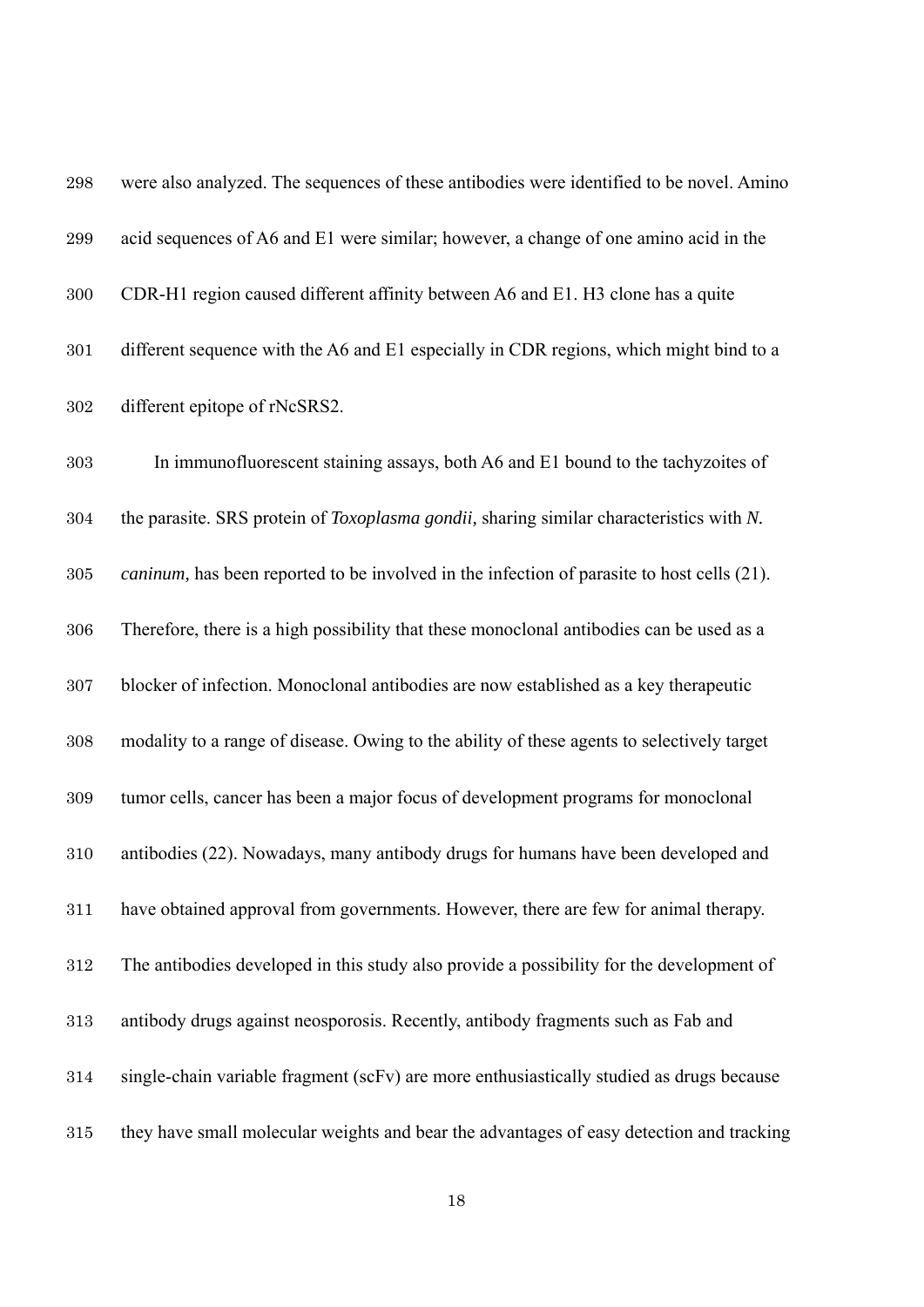| 316 | in vivo, as well as the easy delivery to certain cells through antibody specificity. By     |
|-----|---------------------------------------------------------------------------------------------|
| 317 | adding the Fc region gene and transforming insect cell or mammal cells, the whole length    |
| 318 | antibodies for some certain applications can also be achieved.                              |
| 319 | Even though H3 clone bound to rNcSRS2, it did not bind to the truncated protein             |
| 320 | without an anchor domain. rNcSRS2 was reported to be expressed in insect cell using         |
| 321 | baculovirus expression system with all the necessary post-translational modifications (21), |
| 322 | however, the process of GPI anchor has not been revealed yet. Therefore, this clone may     |
| 323 | be useful for studying the mechanism of the GPI anchor process.                             |
| 324 | Nowadays, most detection methods for neosporosis focus on the detection of                  |
| 325 | antibodies in the serum sample of cattle. However, approaches for monitoring the            |
| 326 | infection of N. caninum in dairy farm could be achieved because antibodies developed in     |
| 327 | this study can directly detect N. caninum parasites. This would further protect livestock   |
| 328 | from infection of N. caninum parasite, leading to a development of antibody drugs for N.    |
| 329 | caninum therapy.                                                                            |

## **ACKNOWLEDGMENTS**

| 331 | We thank Professor Tetsuya Kousaka of Shizuoka University for cooperation in       |
|-----|------------------------------------------------------------------------------------|
| 332 | mouse immunization and Professor Hiroshi Ueda of Tokyo Institute of Technology for |
| 333 | providing pDong1 and KM13 helper phage. This work was partly supported by          |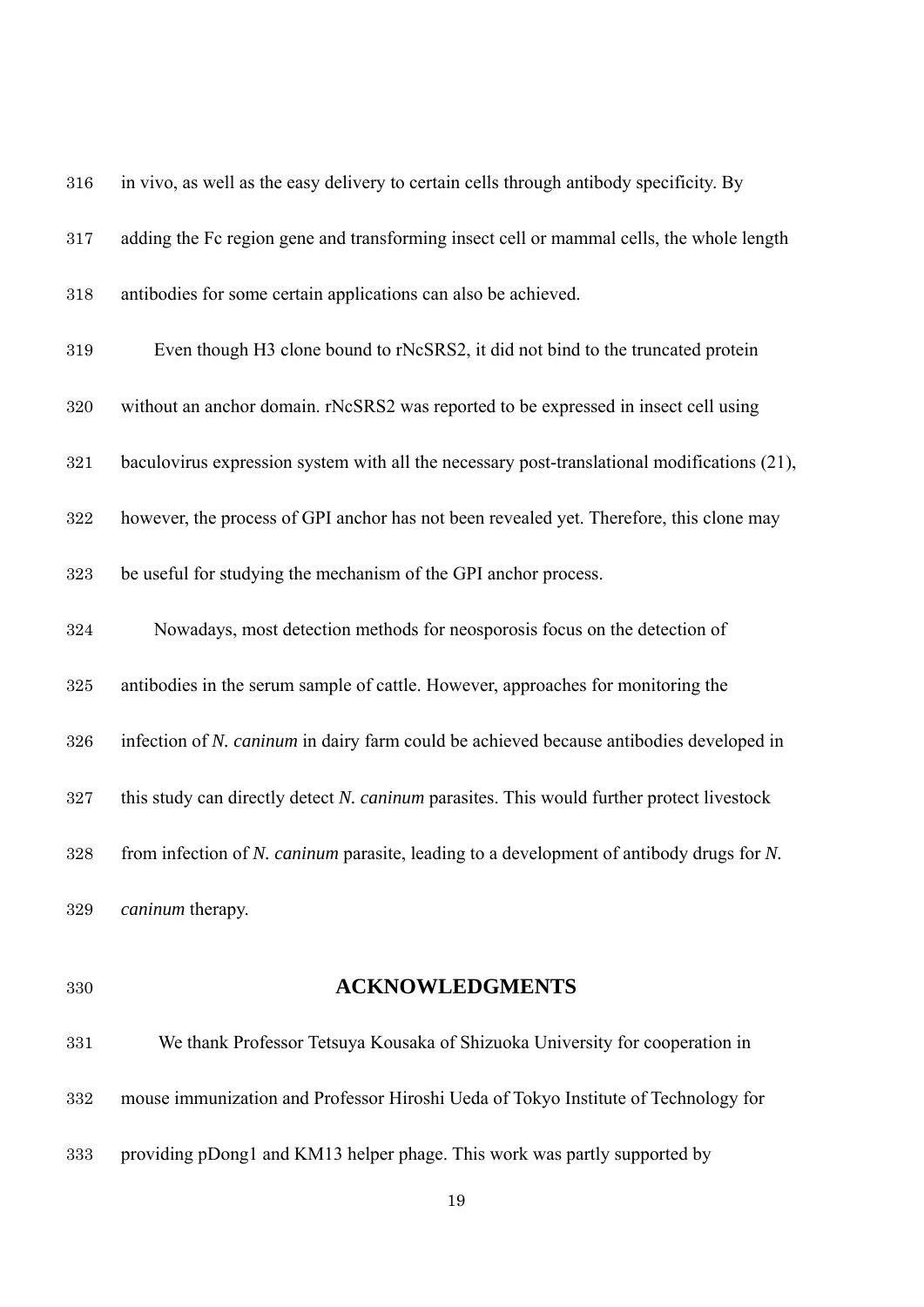| 334 |    | Grant-in-Aid for Scientific Research (A) Grant No.22248009 from the Ministry of      |
|-----|----|--------------------------------------------------------------------------------------|
| 335 |    | Education, Culture, Sports, Science and Technology, Japan.                           |
| 336 |    | <b>References</b>                                                                    |
| 337 | 1. | Dubey J.P.: Review of Neospora caninum and neosporosis in animals, Korean J.         |
| 338 |    | Parasitol., 41, 1-16 (2003).                                                         |
| 339 | 2. | Cramer G., Kelton D., Duffield T.F., Hobson J.C., Lissemore K., Hietala S.K.,        |
| 340 |    | and Peregrine A.S.: Neospora caninum serostatus and culling of Holstein cattle, J.   |
| 341 |    | Am. Vet. Med. Assoc., 221,1165-1168 (2002).                                          |
| 342 | 3. | Dubey J.P.: Recent advances in Neospora and neosporosis, Vet. Parasitol. 84,         |
| 343 |    | 349-367 (1999).                                                                      |
| 344 | 4. | Davison H.C., Otter A., and Trees A.J.: Estimation of vertical and horizontal        |
| 345 |    | transmission parameters of Neospora caninum infections in dairy cattle, Int. J.      |
| 346 |    | Parasitol., 29,1683-1689 (1999).                                                     |
| 347 | 5. | Schares G., Peters M., Wurm R., Barwald A., and Conraths F.J.: The efficiency        |
| 348 |    | of vertical transmission of Neospora caninum in dairy cattle analysed by serological |
| 349 |    | techniques, Vet. Parasitol., 80, 87-98 (1998).                                       |
| 350 | 6. | Dubey J.P., Barr B.C., Barta J.R., Bjerkas I., Bjorkman C., Blagburn B.L.,           |
| 351 |    | Bowman D.D., Buxton D., Ellis J.T., Gottstein B., Hemphill A., Hill D.E., Howe       |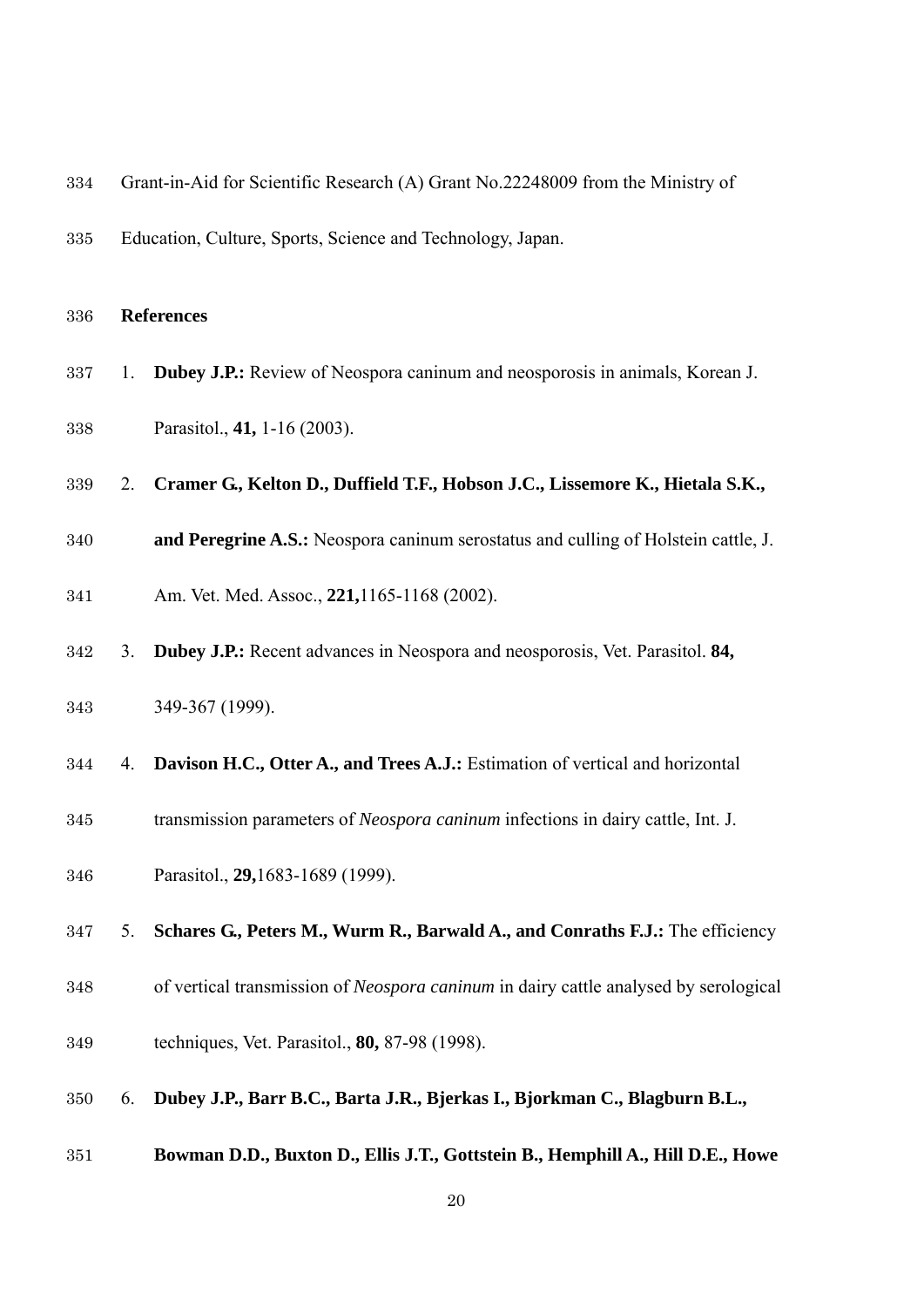| 352 |    | D.K., Jenkins M.C., Kobayashi Y., Koudela B., Marsh A.E., Mattsson J.G.,               |
|-----|----|----------------------------------------------------------------------------------------|
| 353 |    | McAllister M.M., Modry D., Omata Y., Sibley L.D., Speer C.A., Trees A.J.,              |
| 354 |    | Uggla A., Upton S.J., Williams D.J., and Lindsay D.S.: Redescription of Neospora       |
| 355 |    | caninum and its differentiation from related coccidia, Int. J. Parasitol., 32, 929-946 |
| 356 |    | (2002).                                                                                |
| 357 | 7. | Lindsay D.S., Dubey J.P., and Duncan R.B.: Confirmation that the dog is a              |
| 358 |    | definitive host for Neospora caninum, Vet. Parasitol., 82,327-333 (1999).              |
| 359 | 8. | Dubey J.P., Carpenter J.L., Speer C.A., Topper M.J., and Uggla A.: Newly               |
| 360 |    | recognized fatal protozoan disease of dogs, J. Am. Vet. Med. Assoc., 192,1269-1285     |
| 361 |    | (1988).                                                                                |
| 362 | 9. | Boothroyd J.C., Hehl A., Knoll L.J., and Manger I.D.: The surface of                   |
| 363 |    | Toxoplasma: more and less, Int. J. Parasitol., 28, 3-9 (1998).                         |
| 364 |    | 10. Jung C., Lee C.Y., and Grigg M.E.: The SRS superfamily of Toxoplasma surface       |
| 365 |    | proteins, Int. J. Parasitol., 34, 285-296 (2004).                                      |
| 366 |    | 11. Nishikawa Y., Xuan X., Nagasawa H., Igarashi I., Fujisaki K., Otsuka H., and       |
| 367 |    | Mikami T.: Monoclonal antibody inhibition of Neospora caninum tachyzoite               |
| 368 |    | invasion into host cells, Int. J. Parasitol., 30, 51-58 (2000).                        |
| 369 |    | 12. Jacquet A., Coulon L., De Neve J., Daminet V., Haumont M., Garcia L., Bollen       |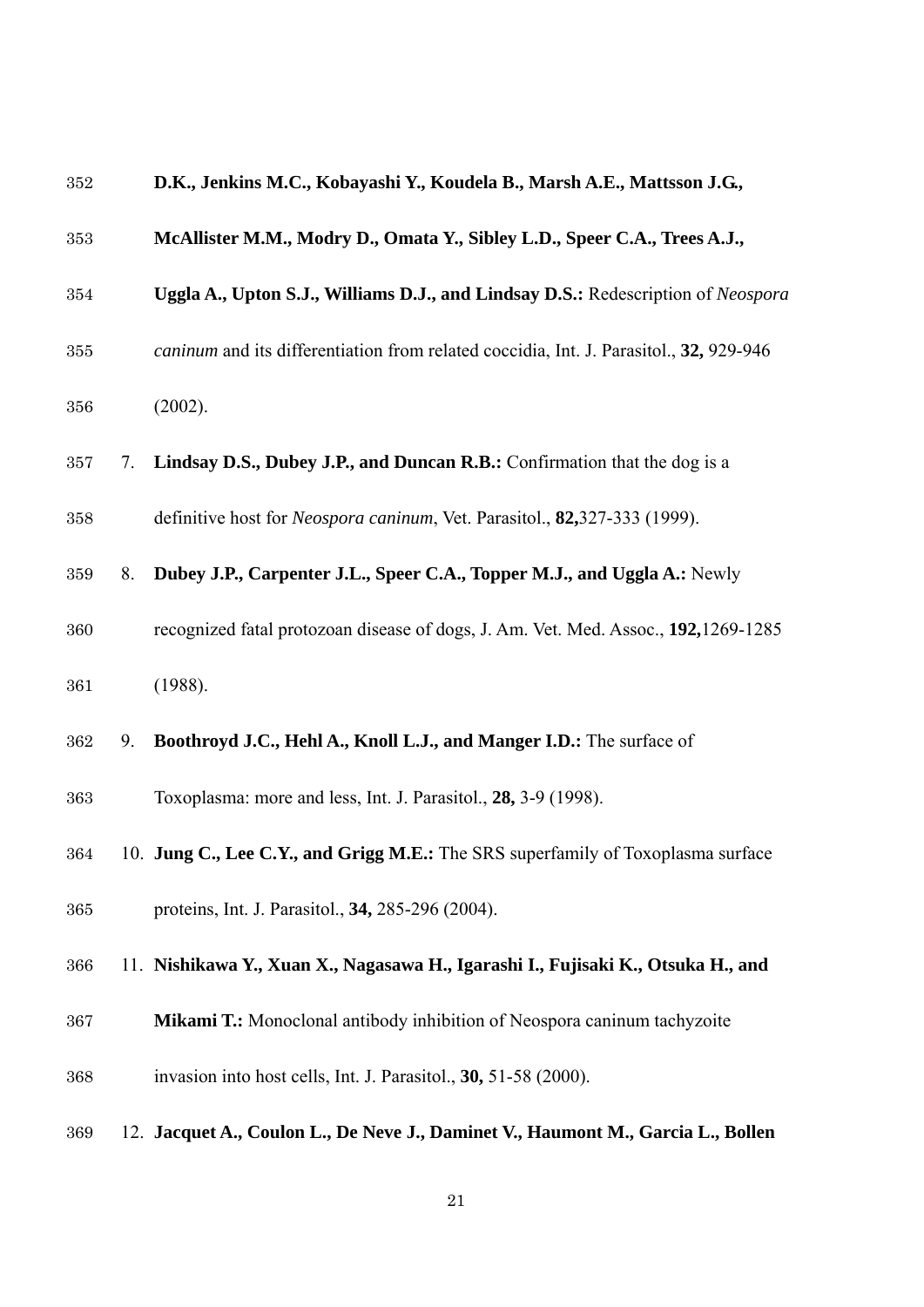| 370 | A., Jurado M., and Biemans R.: The surface antigen SAG3 mediates the               |
|-----|------------------------------------------------------------------------------------|
| 371 | attachment of Toxoplasma gondii to cell-surface proteoglycans. Molecular and       |
| 372 | biochemical parasitology, $116$ , 35-44 (2001).                                    |
| 373 | 13. Lekutis C., Ferguson D.J., Grigg M.E., Camps M., and Boothroyd J.C.: Surface   |
| 374 | antigens of Toxoplasma gondii: variations on a theme, Int. J. Parasitol., 31,      |
| 375 | 1285-1292 (2001).                                                                  |
| 376 | 14. Nishikawa Y., Inoue N., Xuan X., Nagasawa H., Igarashi I., Fujisaki K., Otsuka |
| 377 | and Mikami T.: Protective efficacy of vaccination by recombinant vaccinia<br>H.,   |
| 378 | virus against Neospora caninum infection, Vaccine 19, 1381-1390 (2001).            |
| 379 | 15. Otsuki T., Dong J., Kato T., and Park E.Y.: Expression, purification and       |
| 380 | antigenicity of Neospora caninum-antigens using silkworm larvae targeting for      |
| 381 | subunit vaccines, Vet. Parasitol., 192, 284-287 (2013).                            |
| 382 | 16. Dong J., Ihara M., and Ueda H.: Antibody Fab display system that can perform   |
| 383 | open-sandwich ELISA, Anal. Biochem., 386, 36-44 (2009).                            |
| 384 | 17. Dong J., Otsuki T., Kato T., Kohsaka T., Ike K., and Park E.Y.: Development of |
| 385 | Two Murine Antibodies against Neospora caninum Using Phage Display Technology      |
| 386 | and Application on the Detection of N. caninum, PloS one, 8, e53264 (2013).        |
| 387 | 18. Litman G.W., Rast J.P., Shamblott M.J., Haire R.N., Hulst M., Roess W., Litman |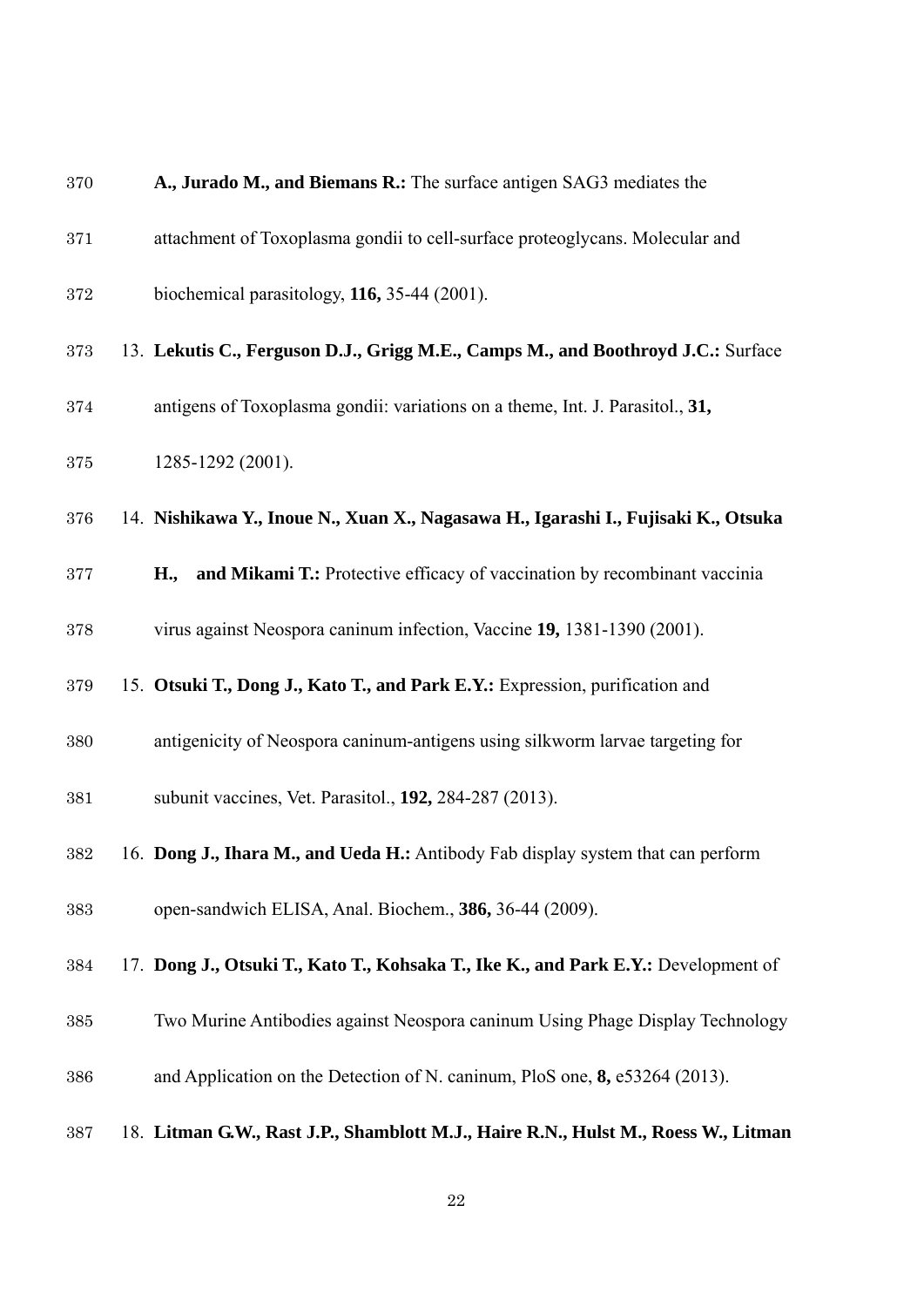| 388 | R.T., Hinds-Frey K.R., Zilch A., and Amemiya C.T.: Phylogenetic diversification      |
|-----|--------------------------------------------------------------------------------------|
| 389 | of immunoglobulin genes and the antibody repertoire, Molecular biology and           |
| 390 | evolution, 10, 60-72 (1993).                                                         |
| 391 | 19. Weigert M.G., Lanka E., and Garen A.: Amino acid substitutions resulting from    |
| 392 | suppression of nonsense mutations. II. Glutamine insertion by the Su-2 gene;         |
| 393 | tyrosine insertion by the Su-3 gene, J. Mol. Biol., 14, 522-527 (1965).              |
| 394 | 20. Laemmli U.K.: Cleavage of structural proteins during the assembly of the head of |
| 395 | bacteriophage T4, Nature, 227, 680-685 (1970).                                       |
| 396 | 21. Nishikawa Y., Tragoolpua K., Makala L., Xuan X., and Nagasawa H.: Neospora       |
| 397 | caninum NcSRS2 is a transmembrane protein that contains a                            |
| 398 | glycosylphosphatidylinositol anchor in insect cells, Vet. Parasitol., 109, 191-201   |
| 399 | (2002).                                                                              |
| 400 | 22. Reichert J.M., and Valge-Archer V.E.: Development trends for monoclonal          |
| 401 | antibody cancer therapeutics, Nat. Rev. Drug. Discov., 6, 349-356 (2007).            |
| 402 |                                                                                      |
| 403 |                                                                                      |
| 404 | <b>Figure Legends</b>                                                                |

FIG. 1. Scheme for the development of murine anti-*N. caninum* monocloal antibodies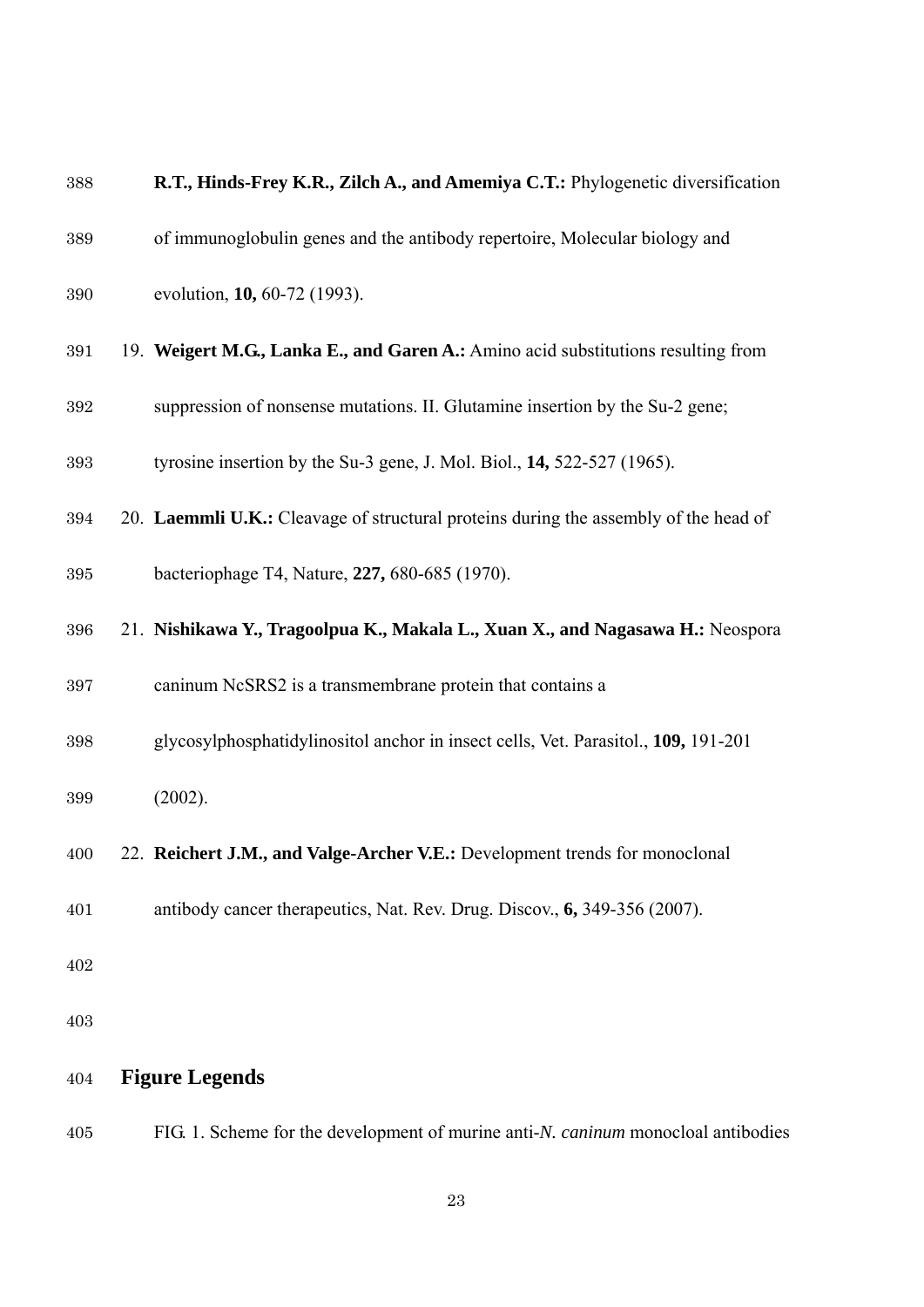| 406 | (A) and the enrichment of rNcSRS2-specific clones (B). ELISA was performed to            |
|-----|------------------------------------------------------------------------------------------|
| 407 | confirm the enrichment of rNcSRS2-specific clones. In ELISA, rNcSRS2 (0.5 µg/ml) and     |
| 408 | BSA (10 µg/ml) were immobilized on a 96-well microplate, respectively. HRP/anti-M13      |
| 409 | monoclonal antibody conjugate was used as the secondary antibody. R0 stands for the      |
| 410 | original phage library, whereas R1, R2, and R3 stand for the amplified Fab-phage in      |
| 411 | Rounds 1, 2, and 3 of biopanning, respectively.                                          |
| 412 | FIG. 2. Screening of monoclonal antibodies (A) and their bindings to rNcSRS2 and         |
| 413 | BSA. Protein rNcSRS2 (0.5 µg/ml) were immobilized on a 96-well microplate,               |
| 414 | respectively. HRP/anti-M13 monoclonal antibody conjugate was used as the secondary       |
| 415 | antibody after the addition of a 96-phage Fab solution (A). rNcSRS2 (0.5 $\mu$ g/ml) and |
| 416 | BSA (10µg/ml) were immobilized on a 96-well microplate, respectively. HRP/anti-M13       |
| 417 | monoclonal antibody conjugate was used as the secondary antibody after addition of       |
| 418 | phage Fab solution (B). Experimental data were presented as average values with          |
| 419 | standard error $(n=3)$ .                                                                 |
| 420 | FIG. 3. SDS-polyacrylamide gel electrophoresis analysis of purified Fab antibodies       |
| 421 | (A) and their bindings to rNcSRS2, rNcSRS2 (NSNT), and BSA (B). For ELISA,               |
| 422 | rNcSRS2, rNcSRS2 (NSNT) (0.5 μg/ml each), and BSA (10 μg/ml) were immobilized on         |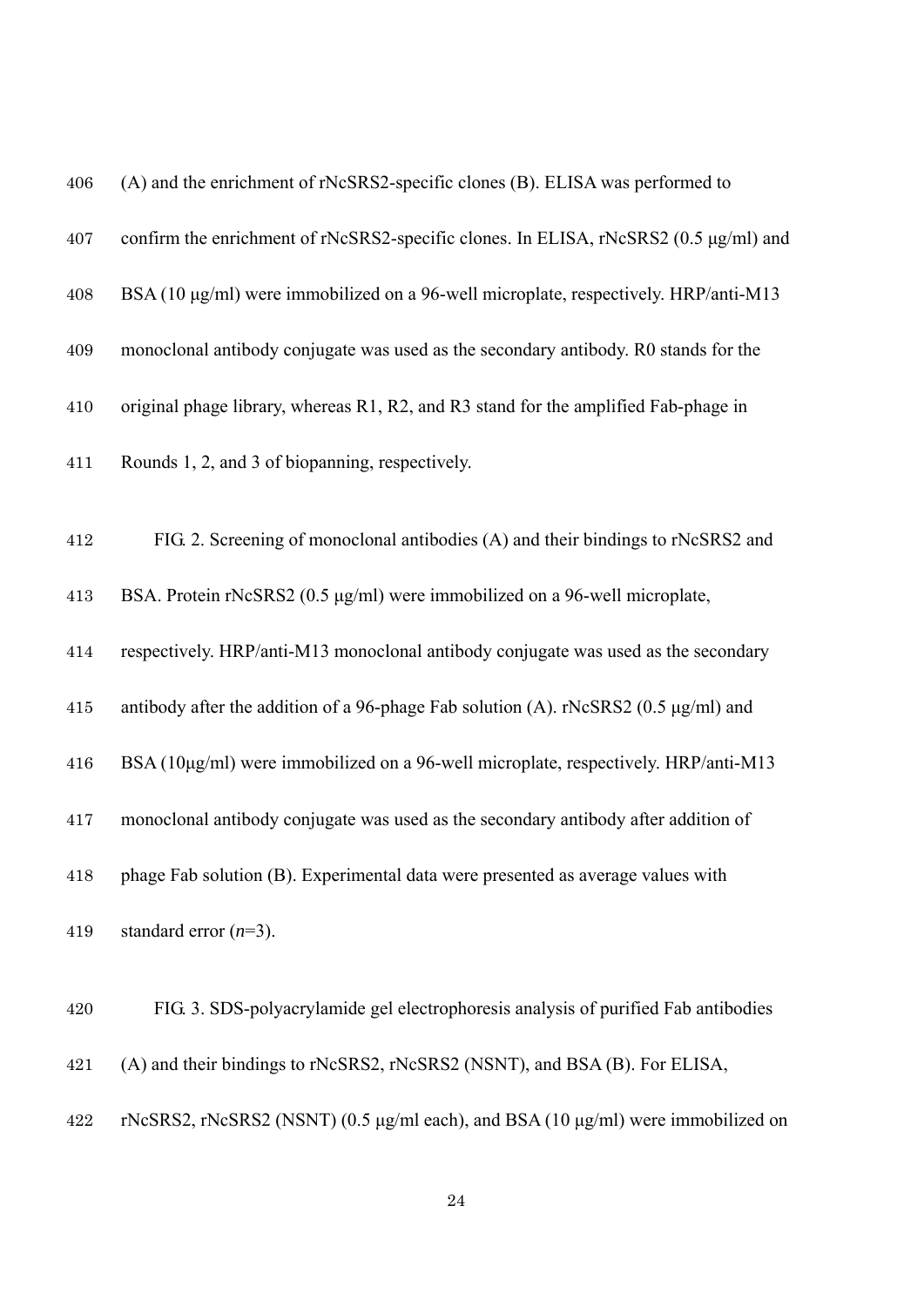| 423     | a 96-well microplate, respectively. After incubation with Fab antibodies, a Rabbit                  |
|---------|-----------------------------------------------------------------------------------------------------|
| 424     | anti-Human Kappa chain antibody (1 $\mu$ g/ml) and an ECL <sup>TM</sup> Anti-mouse IgG, Horseradish |
| $425\,$ | Peroxidase linked whole antibody (from sheep) was used as secondary and tertiary                    |
| 426     | antibodies, respectively. M: Precision Plus Protein <sup>™</sup> Dual Colors Standards.             |
| 427     | FIG. 4. SPR sensorgrams of the purified monoclonal antibodies, A6 (A), E1 (B) and                   |
| 428     | H3 (C), bound to recombinant NcSRS2. Recombinant NcSRS2 was immobilized on the                      |
| 429     | CM5 sensor chip and serially diluted antibodies were injected to the sensor chip.                   |
| 430     | FIG. 5. Immunofluorescence assay of N. caninum with monoclonal antibodies. N.                       |
| 431     | caninum strain Nc-Liv was immobilized and blocked followed by the addition of a                     |
| 432     | commercial anti-N. caninum antibody (P), Fabs A6, E1, and H3, respectively. A sample                |
| 433     | without any primary antibody was a negative control (N). For Fab samples and negative               |
| 434     | control, a Rabbit anti-Human Kappa chain antibody (1 µg/ml) was used as secondary                   |
| 435     | antibody and Rhodamine-conjugated Goat IgG fraction Anti-Rabbit IgG was added                       |
| 436     | finally. For positive control, Alexa fluor 594-labelled anti Mouse IgG was used as a                |
| 437     | secondary antibody. 4', 6-Diamidino-2-phenylindole (DAPI) was used to stain the nuclear             |
| 438     | of parasites. The samples were observed under a confocal laser-scanning microscope.                 |
| 439     | Scale bar stands for $10 \mu m$ .                                                                   |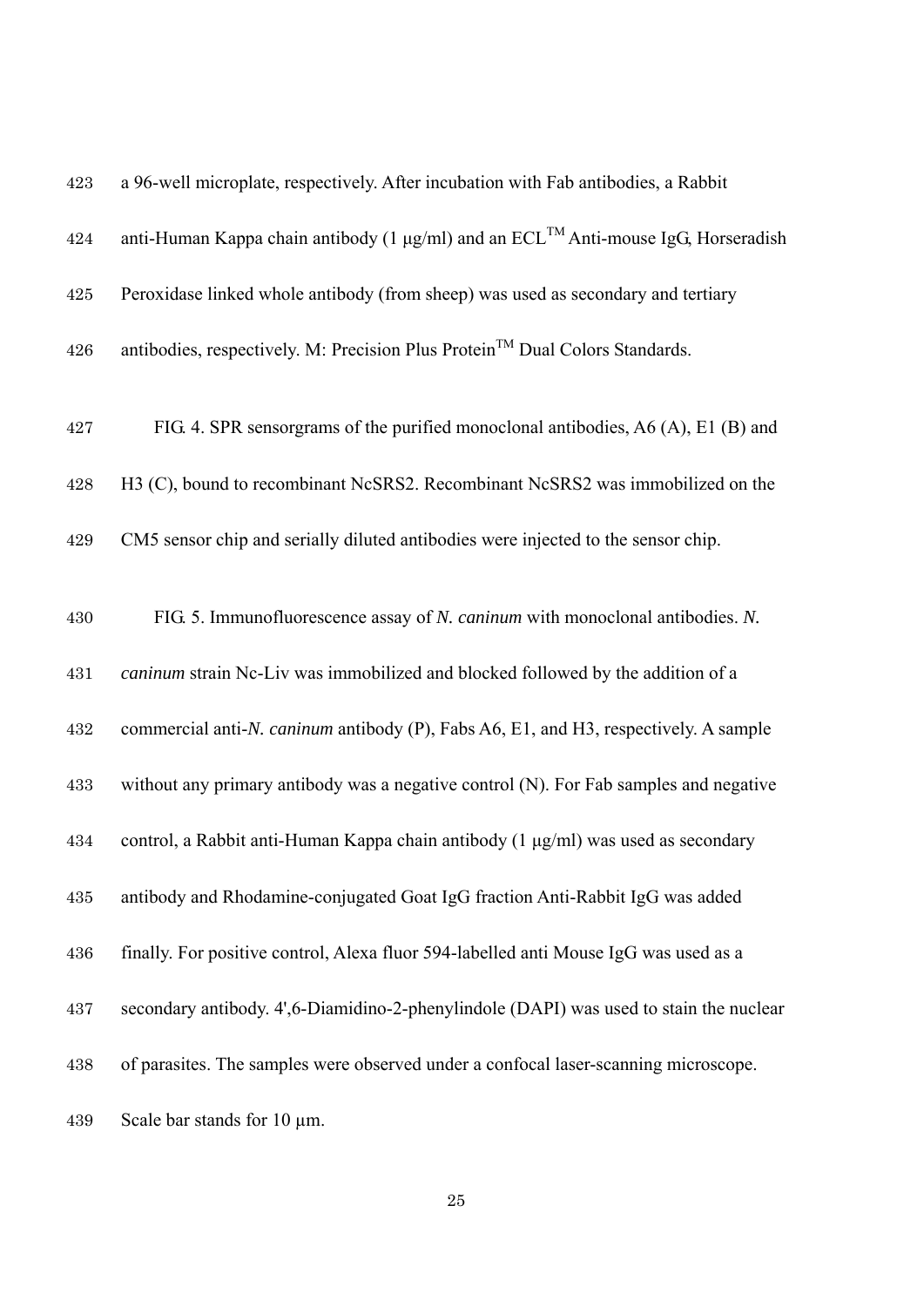- FIG. 6. Amino acid sequences of anti-NcSRS2 antibody variable regions. The amino
- acid numbers are according to the Kabat numbering scheme. The amino acids of
- complementarity determining regions (CDRs) are bolded and the different amino acids
- between A6 and E1 are highlighted.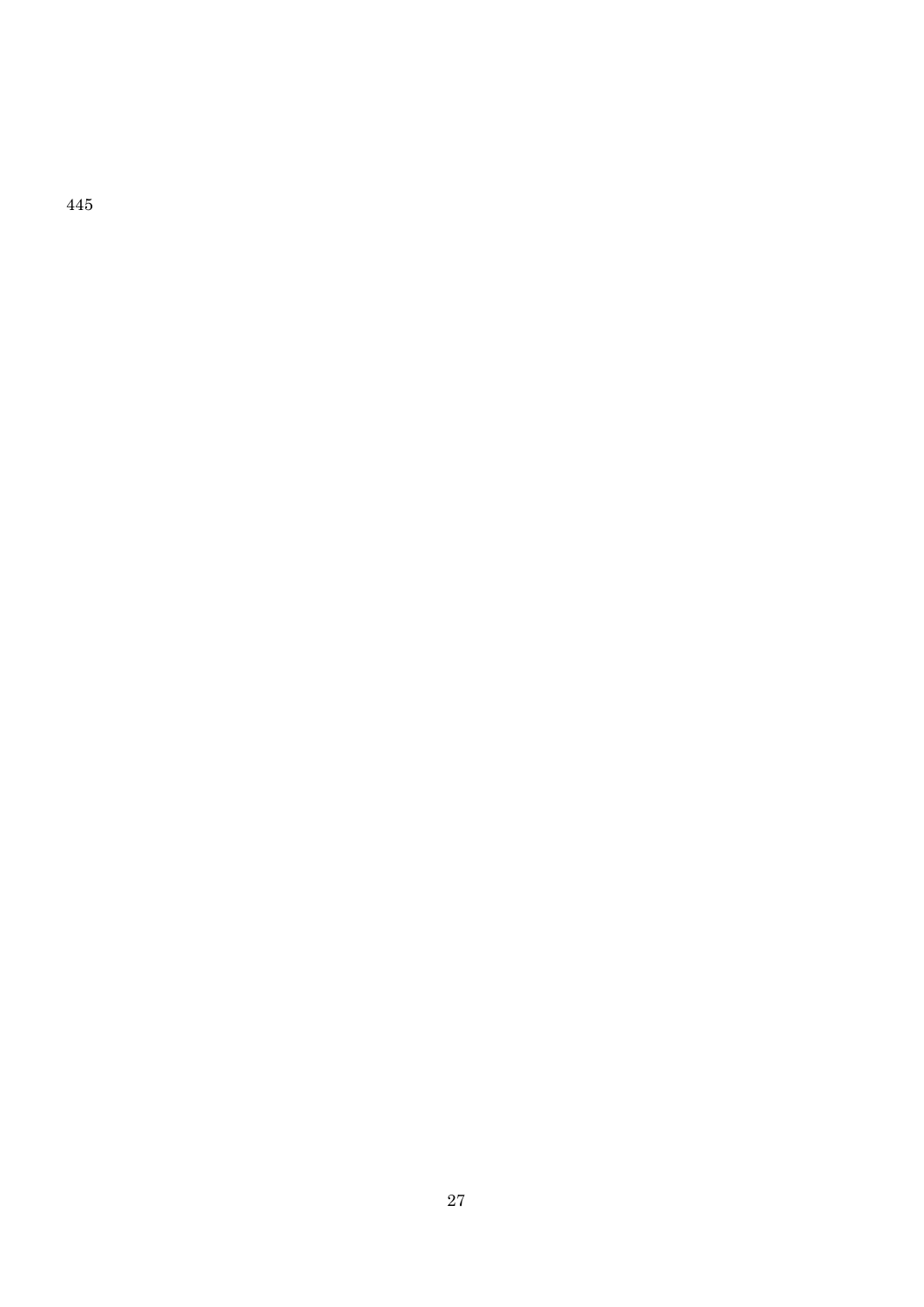| Clone name     | $K_a (10^4/Ms)$ | $K_{d}$ (10 <sup>-3</sup> /s) | $K_{\text{D}}$ (nM) |
|----------------|-----------------|-------------------------------|---------------------|
| A <sub>6</sub> | 5.80            | 24.0                          | 420                 |
| E1             | 0.57            | 29.0                          | 5100                |
| H <sub>3</sub> | 1.20            | 0.87                          | 70                  |

1 **TABLE 1.** Kinetic parameters of the monoclonal antibodies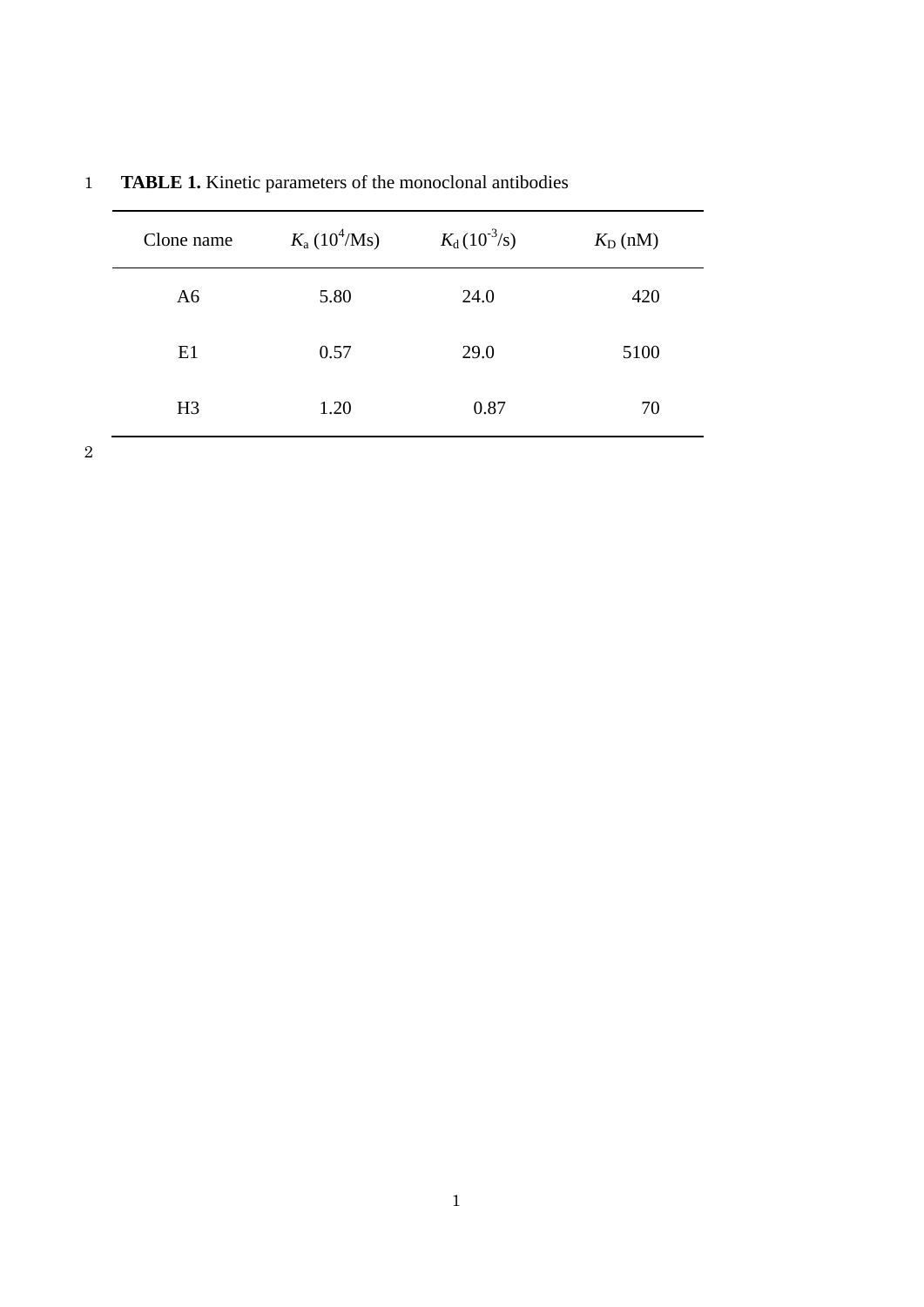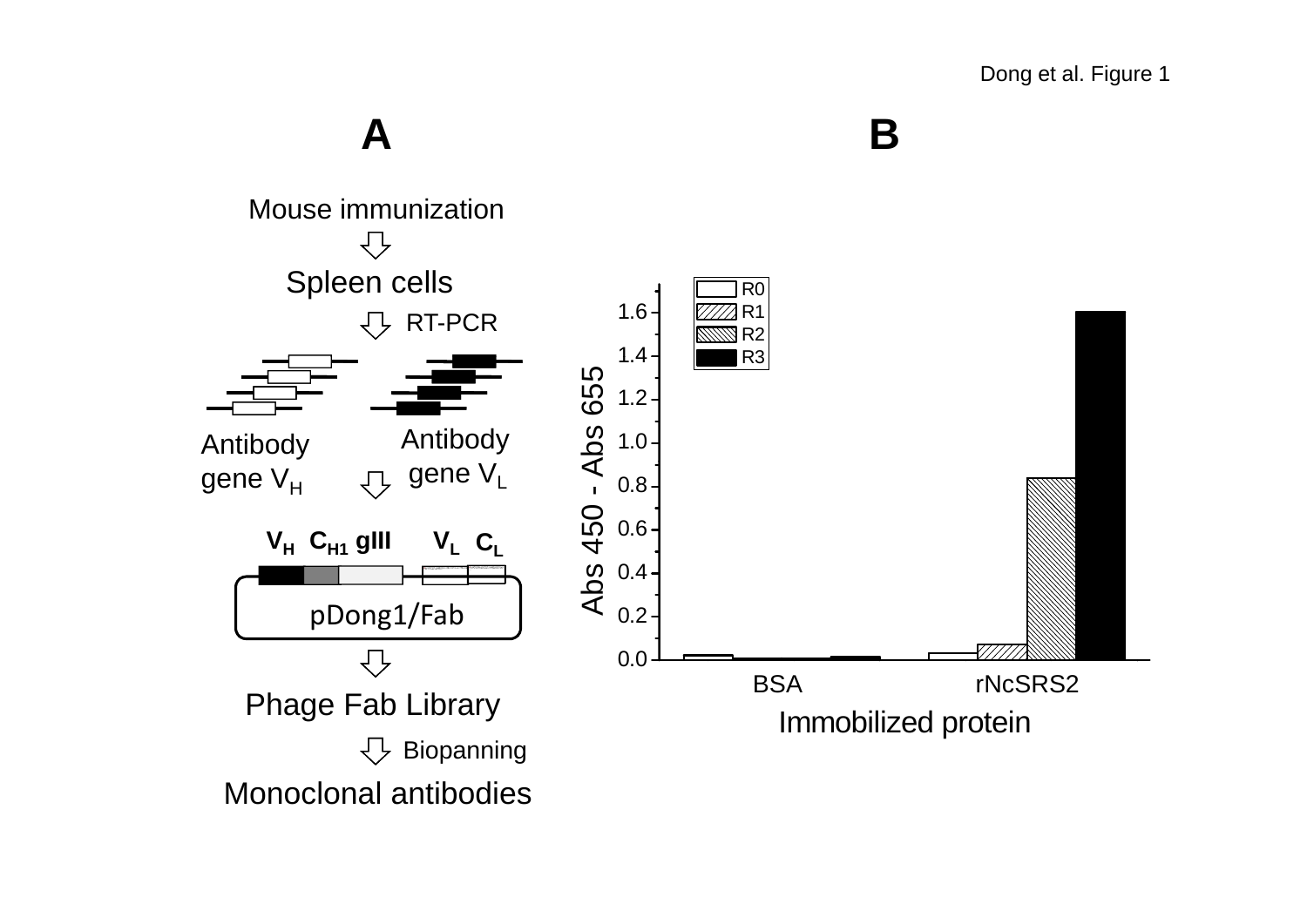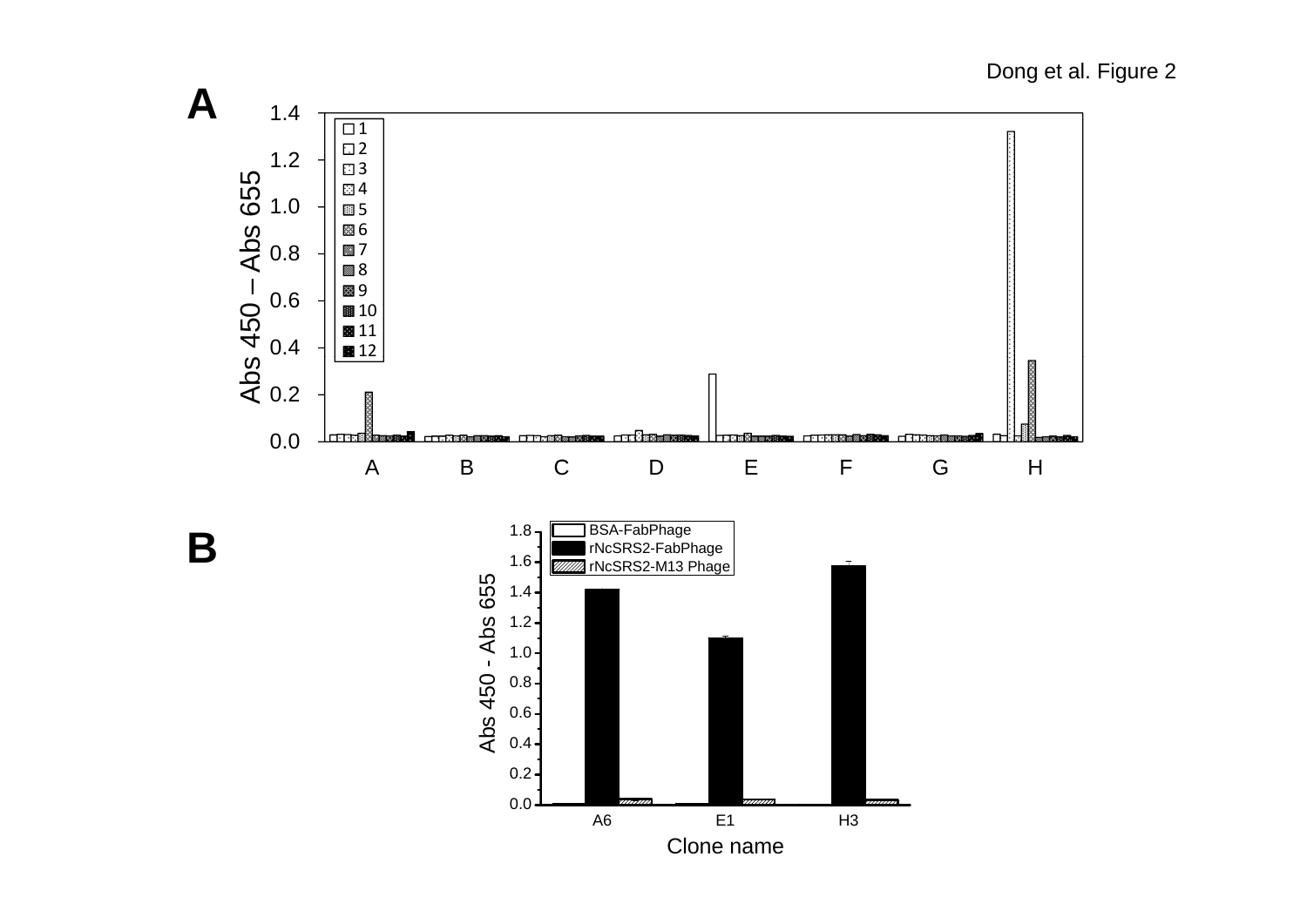Dong et al. Figure 3

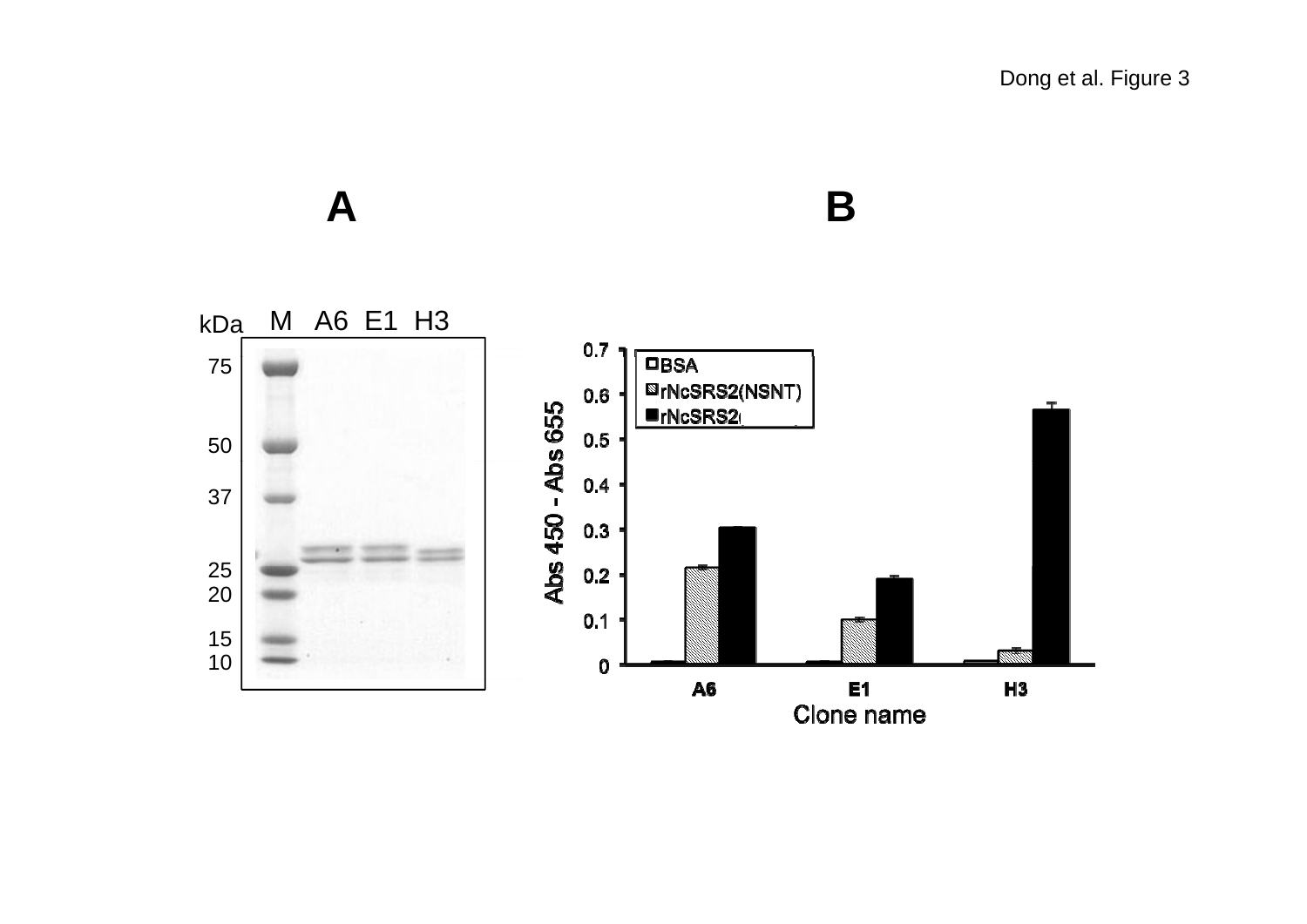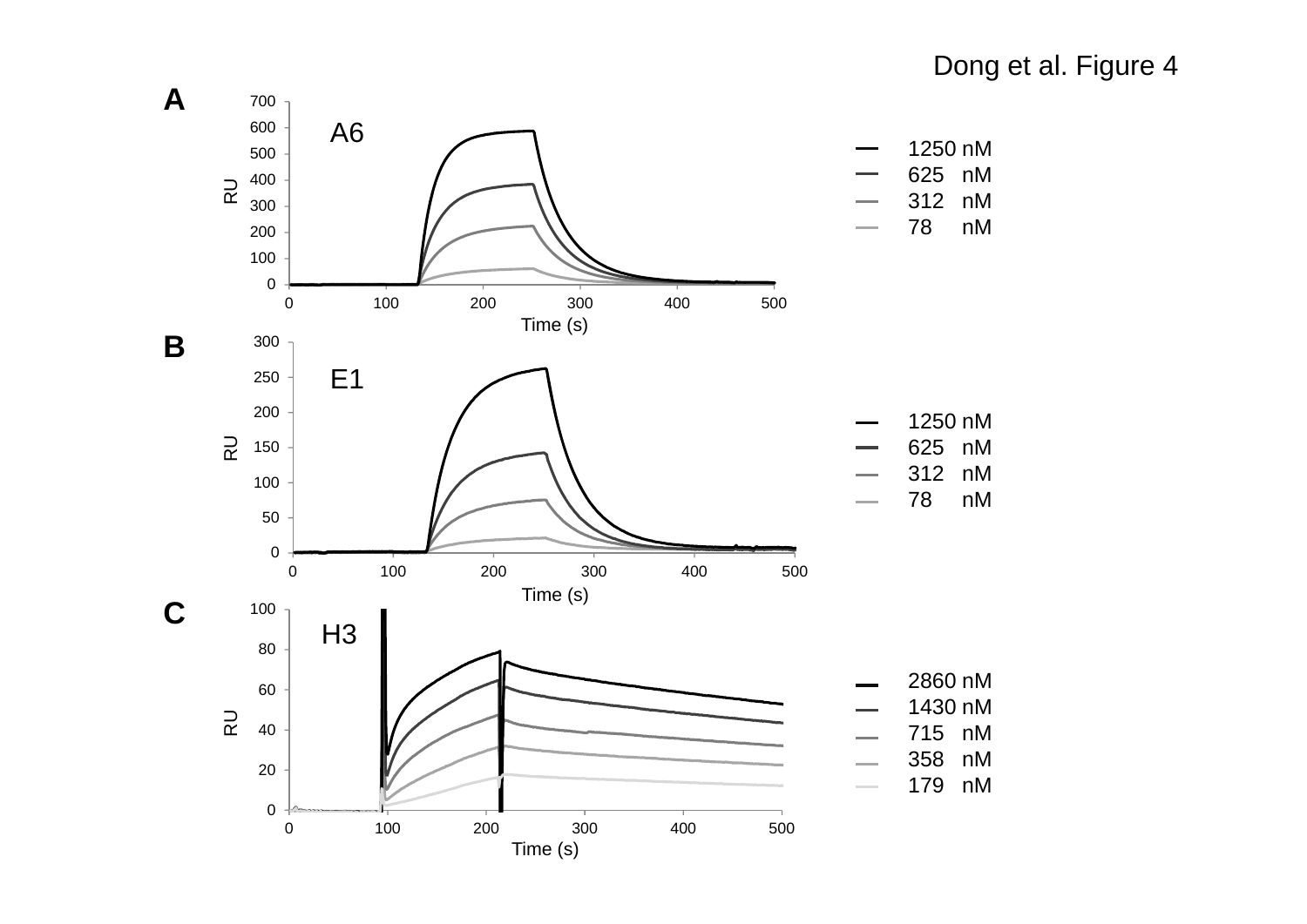